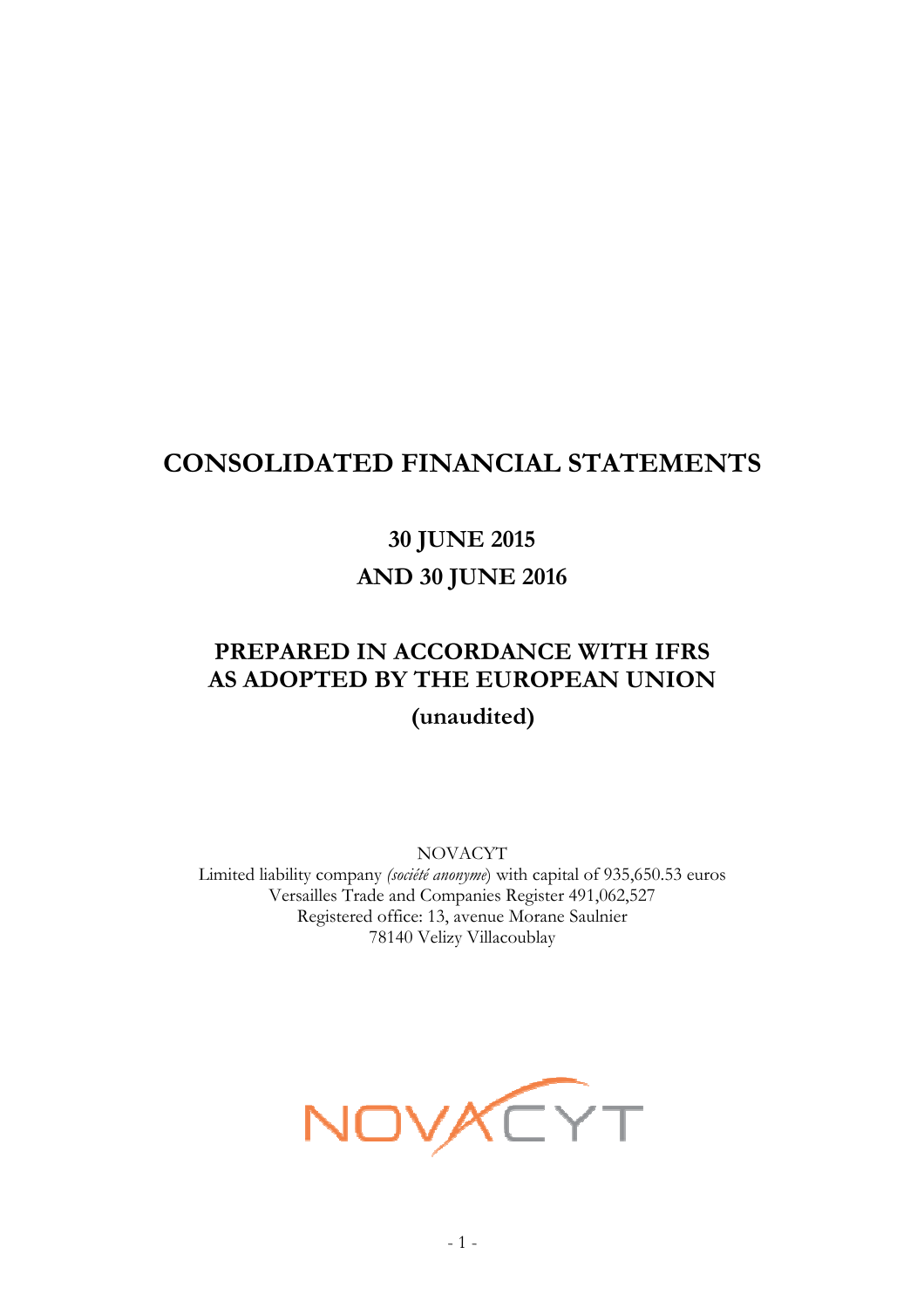## **TABLE OF CONTENTS**

## FINANCIAL STATEMENTS

| Statement of financial position as of 30 June 2016                                                                                |
|-----------------------------------------------------------------------------------------------------------------------------------|
| Consolidated income statement as of 30 June 2016                                                                                  |
| Consolidated statement of comprehensive income as of 30 June 2016                                                                 |
| Statement of changes in equity for the periods from 1 January 2016 to 30 June 2016 and from 1 January 2015<br>to 31 December 2015 |
| Statement of cash flows for the periods from 1 January 2016 to 30 June 2016 and from 1 January 2015                               |

## NOTES TO THE FINANCIAL STATEMENTS

| NOTE 1: |  |
|---------|--|
|         |  |
| NOTE 2: |  |
| 2.1     |  |
| 2.2     |  |
| 2.3     |  |
| NOTE 3: |  |
| 3.1     |  |
| 3.2     |  |
| 3.3     |  |
| 3.4     |  |
| 3.5     |  |
| NOTE4:  |  |
| 4.1     |  |
| 4.2     |  |
| 4.2.1   |  |
| 4.2.2   |  |
| 4.3     |  |
| NOTE.5: |  |
| 5.1     |  |
| 5.2     |  |
| NOTE 6: |  |
| 6.1     |  |
|         |  |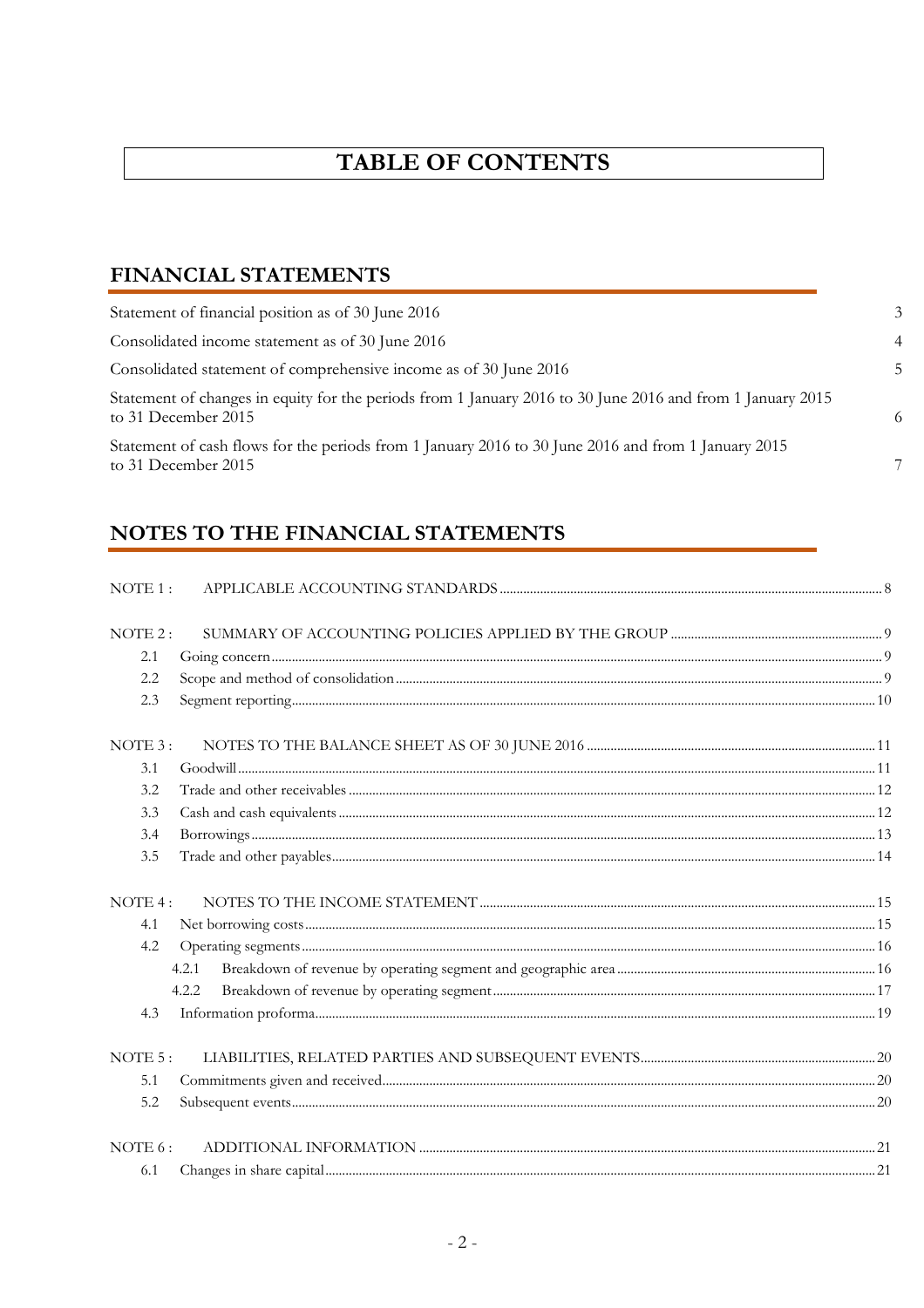# **Consolidated statement of financial position as of 30 June 2016**

| Amounts in $\epsilon$ thousands<br>Note     | As of<br>30/06/2016 | As of<br>31/12/2015 |
|---------------------------------------------|---------------------|---------------------|
|                                             |                     |                     |
| Intangible assets                           | 1 3 5 7             | 1 297               |
| Goodwill<br>3.1                             | 20 639              | 9 2 5 6             |
| Property, plant and equipment               | 1 1 7 2             | 683                 |
| Other financial assets                      | 45                  | 204                 |
| Other long-term assets                      | 77                  | 56                  |
| Non-current assets                          | 23 290              | 11 497              |
|                                             |                     |                     |
| Inventories and work in progress            | 1 800               | 1488                |
| Trade and other receivables<br>3.2          | 2 3 9 0             | 1878                |
| Tax receivables                             | 234                 | 152                 |
| Other current assets                        | 452                 | 400                 |
| Marketable securities and other investments | 23                  | 1 1 6 4             |
| Cash and cash equivalents<br>3.3            | 1 7 4 3             | 527                 |
| <b>Current assets</b>                       | 6 6 4 1             | 5 6 0 9             |
| <b>Total assets</b>                         | 29 9 32             | 17 10 6             |

|                                                                    | As of          | As of      |
|--------------------------------------------------------------------|----------------|------------|
|                                                                    | 30/06/2016     | 31/12/2015 |
|                                                                    |                |            |
| Share capital                                                      | 936            | 479        |
| Share premium                                                      | 44 1 25        | 32 382     |
| Own shares                                                         | $-105$         | $-98$      |
| Other reserves                                                     | 120            | $-81$      |
| Retained earnings                                                  | $-28406$       | $-22157$   |
| Total equity attributable to owners of the company                 | 16 670         | 10 5 24    |
| Total equity                                                       | 16 670         | 10 5 24    |
|                                                                    |                |            |
| Borrowings<br>3.4                                                  | 3876           | 2 1 0 3    |
| Employee benefit liabilities                                       | 40             | 40         |
| Other provisions                                                   | 92             | 103        |
| Other long-term liabilities                                        | 934            |            |
| Total non-current liabilities                                      | 4942           | 2 2 4 6    |
| Bank overdrafts and current portion of long-term borrowings<br>3.4 | 1879           | 1 270      |
| Provisions (current portion)                                       | 66             | 66         |
| Trade and other payables<br>3.5                                    | 4688           | 2968       |
| Tax liabilities                                                    | $\overline{2}$ | 1          |
| Other current liabilities                                          | 1685           | 30         |
| <b>Total current liabilities</b>                                   | 8 3 2 0        | 4 3 3 5    |
| <b>Total liabilities</b>                                           | 13 26 2        | 6 5 8 1    |
|                                                                    |                |            |
| <b>Total liabilities</b>                                           | 29 932         | 17 10 6    |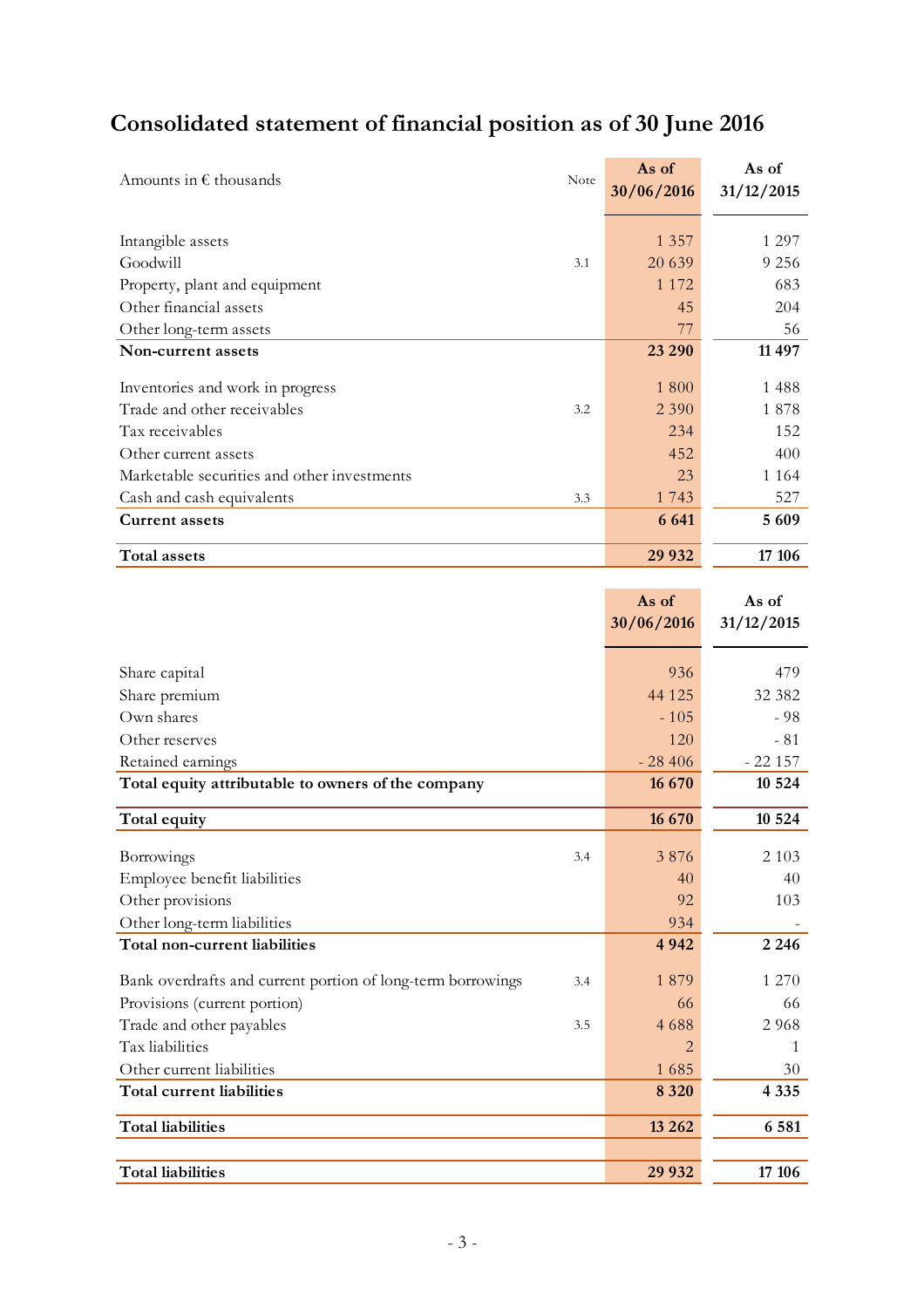# **Consolidated income statement as of 30 June 2016**

| Amounts in $\epsilon$ thousands           | Note | 2016.06 | 2015.06 |
|-------------------------------------------|------|---------|---------|
| Revenue                                   |      | 4 9 5 0 | 4718    |
| Cost of revenue                           |      | $-2345$ | $-2361$ |
| Gross profit                              |      | 2605    | 2 3 5 7 |
| Sales and marketing expenditure           |      | $-1483$ | $-1274$ |
| Research and development                  |      | $-429$  | $-355$  |
| General and administrative                |      | $-2596$ | $-2219$ |
| Subsidies                                 |      | 88      | 40      |
| Recurring operating profit/(loss)         |      | $-1815$ | $-1451$ |
| Other operating income and expenses       |      | $-818$  | 17      |
|                                           |      |         |         |
| Operating profit/(loss)                   |      | $-2633$ | $-1434$ |
|                                           |      |         |         |
| Income from cash and cash equivalents     |      |         | 1       |
| Gross borrowing costs                     | 4.1  | $-396$  | $-56$   |
| Net borrowing costs                       |      | $-396$  | $-55$   |
| Other financial income and expense        |      | $-494$  | $-252$  |
| Profit before tax                         |      | $-3523$ | $-1741$ |
|                                           |      |         |         |
| Income tax                                |      | $-2$    |         |
| Profit/(loss) after tax                   |      | $-3525$ | $-1741$ |
|                                           |      |         |         |
| Total net profit/(loss)                   |      | $-3525$ | $-1741$ |
| Attributable to owners of the company     |      | $-3525$ | $-1741$ |
| Attributable to non-controlling interests |      |         |         |
|                                           |      |         |         |
| Earnings per share                        |      | 0,37    | $-0,27$ |
| Diluted earnings per share                |      | 0,37    | $-0,27$ |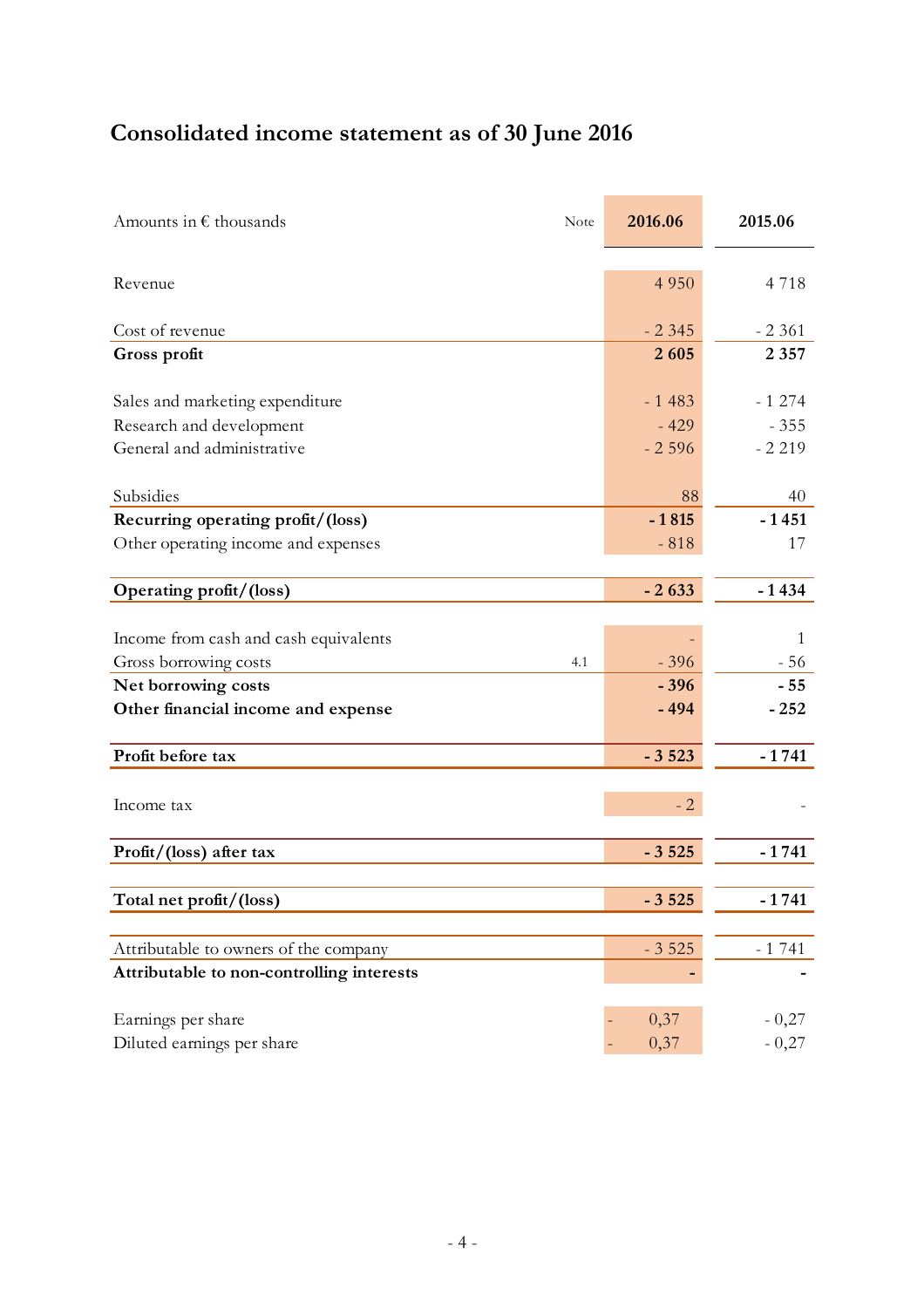## **Consolidated statement of comprehensive income as of 30 June 2016**

|                                                             | 2016.06 | 2015.06  |
|-------------------------------------------------------------|---------|----------|
| Consolidated net profit/(loss) for the year                 | $-3525$ | $-1741$  |
| Other comprehensive income                                  |         |          |
| Actuarial gains and losses (IAS 19R)<br>Translation reserve | 201     | $-123$   |
| Change in gains and losses recognised in equity             | 201     | $-123$   |
| Total comprehensive income                                  | $-3323$ | $-1864$  |
| Comprehensive income attributable to:                       |         |          |
| Owners of the company<br>Non-controlling interests          | $-3323$ | $-1.864$ |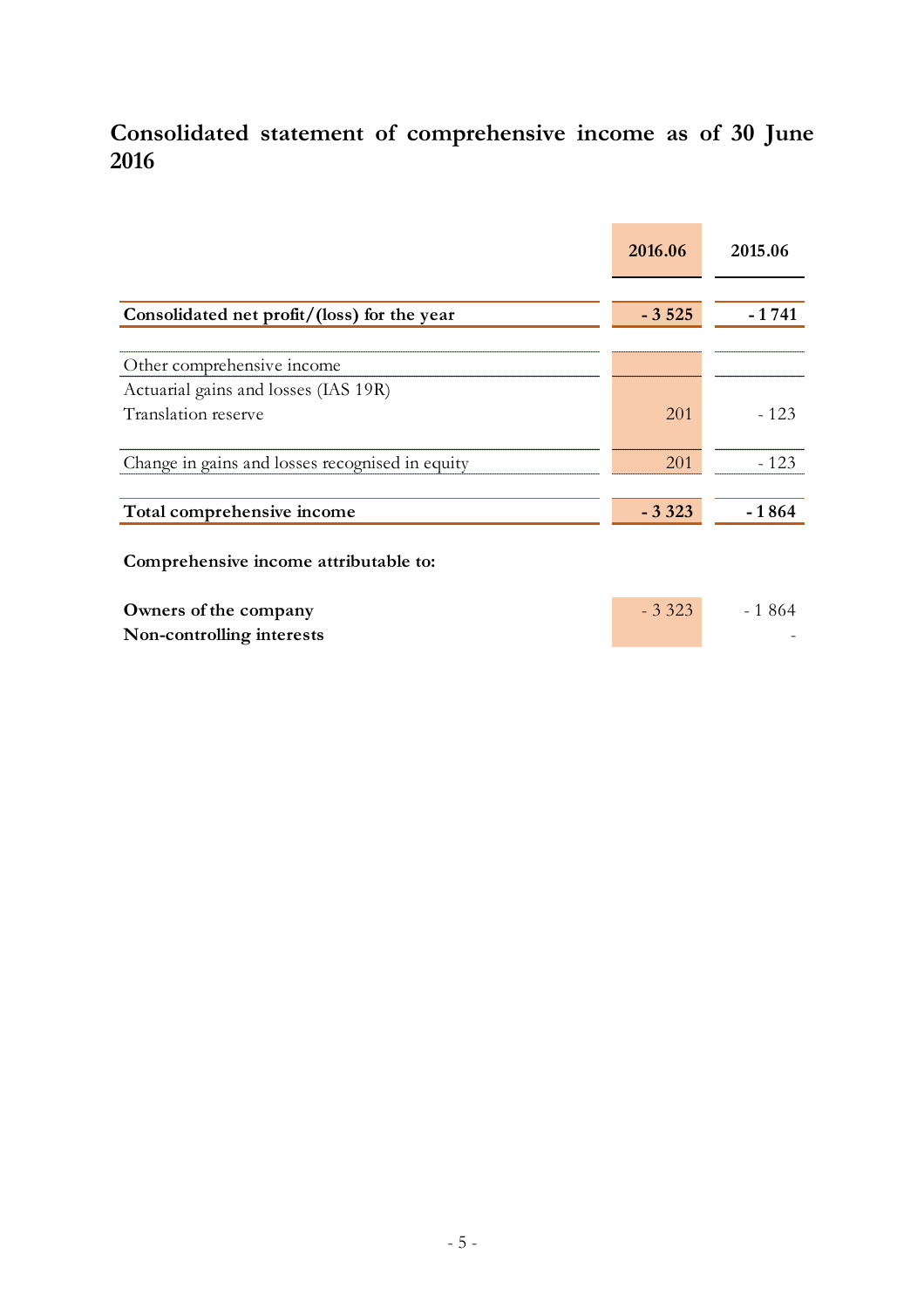## **Statement of changes in equity for the periods from 1 January 2016 to 30 June 2016 and from 1 January 2015 to 31 December 2015**

|                                        | Share<br>capital         | Share<br>premium | Own<br>shares            | Other group reserves    |                                             | Retained<br>earnings     |                          | Total                                                        | Total    |
|----------------------------------------|--------------------------|------------------|--------------------------|-------------------------|---------------------------------------------|--------------------------|--------------------------|--------------------------------------------------------------|----------|
|                                        |                          |                  |                          | Translatio<br>n reserve | OCI<br>on<br>retire<br>ment<br>benefi<br>ts | Total                    |                          | equity<br>attributabl<br>e to<br>owners of<br>the<br>company | equity   |
|                                        |                          |                  |                          |                         |                                             |                          |                          |                                                              |          |
| Situation at the close of year 2014.12 | 418                      | 28 184           | $-86$                    | $-21$                   | - 9                                         | $-30$                    | $-8213$                  | 20 273                                                       | 20 273   |
| Actuarial gains on retirement benefits | $\overline{a}$           |                  |                          | ٠                       | $-3$                                        | $-3$                     |                          | $-3$                                                         | $-3$     |
| <b>Translation</b> differences         |                          |                  |                          | $-49$                   | ÷,                                          | $-49$                    | ٠                        | $-49$                                                        | $-49$    |
| Profit/(loss) for the period           |                          |                  |                          |                         |                                             | $\overline{\phantom{a}}$ | $-13908$                 | $-13908$                                                     | $-13908$ |
| Total profit/(loss) for the period     |                          |                  |                          | $-49$                   | $-3$                                        | $-52$                    | $-13908$                 | $-13959$                                                     | $-13959$ |
| Capital increase                       | 61                       | 4 1 9 8          |                          |                         | $\overline{a}$                              |                          | $\overline{\phantom{0}}$ | 4 2 5 9                                                      | 4 2 5 9  |
| Change in own shares                   |                          |                  | $-12$                    |                         |                                             |                          | $\overline{a}$           | $-12$                                                        | $-12$    |
| Other changes                          | $\overline{\phantom{a}}$ |                  | $\overline{\phantom{a}}$ |                         | $\overline{a}$                              |                          | $-37$                    | $-37$                                                        | $-37$    |
| Situation at the close of year 2015.12 | 479                      | 32 382           | $-98$                    | $-69$                   | $-12$                                       | $-81$                    | $-22158$                 | 10 5 24                                                      | 10 5 24  |
| <b>Translation</b> differences         |                          |                  |                          | 201                     |                                             | 201                      |                          | 201                                                          | 201      |
| Profit/(loss) for the period           |                          |                  |                          |                         |                                             | $\overline{\phantom{a}}$ | $-3525$                  | $-3525$                                                      | $-3525$  |
| Total profit/(loss) for the period     |                          |                  |                          | 201                     |                                             | 201                      | $-3525$                  | $-3324$                                                      | $-3324$  |
| Capital increase                       | 457                      | 11 744           |                          |                         |                                             | $\overline{a}$           | $-3223$                  | 8978                                                         | 8978     |
| Change in own shares                   |                          |                  | $-7$                     |                         |                                             |                          |                          | $-7$                                                         | $-7$     |
| Other changes                          |                          |                  |                          |                         |                                             |                          | 499                      | 499                                                          | 499      |
| Situation at the close of year 2016.06 | 936                      | 44 126           | $-105$                   | 132                     | $-12$                                       | 120                      | $-28407$                 | $-28407$                                                     | 16 670   |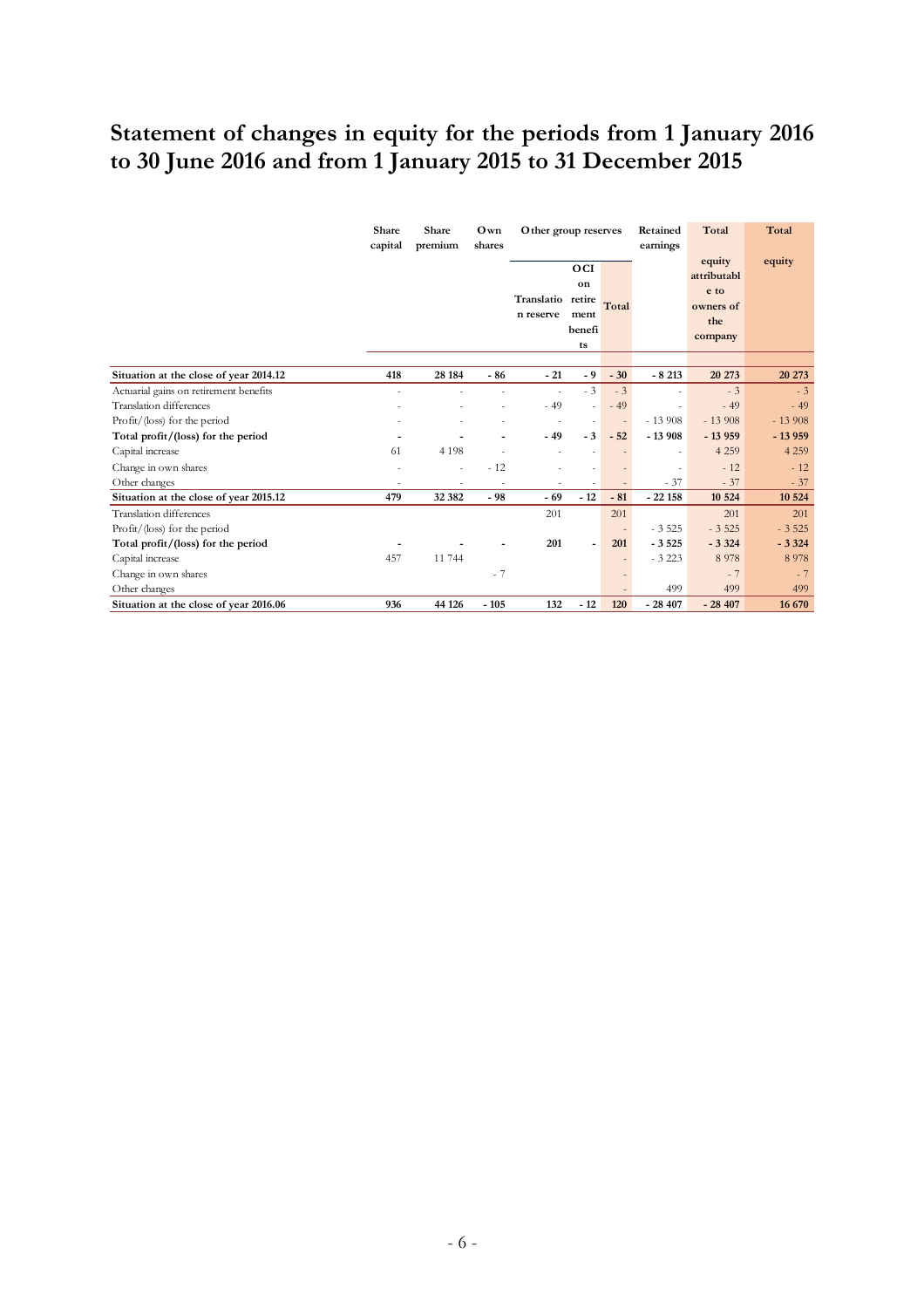## **Statement of cash flows for the periods from 1 January 2016 to 30 June 2016 and from 1 January 2015 to 31 December 2015**

|                                                                 | 2016.06 | 2015.06 |
|-----------------------------------------------------------------|---------|---------|
|                                                                 |         |         |
| Total consolidated net profit/(loss)                            | $-3525$ | $-1741$ |
| Adjustments                                                     |         |         |
| Elimination of depreciation, amortisation and provisions        | 204     | 146     |
| Elimination of gains on disposals and dilution gains and losses | 17      | $-15$   |
| Cash flow after net borrowing costs and tax                     | $-3303$ | $-1610$ |
| Elimination of tax expense/(income)                             | $-86$   | $-40$   |
| Elimination of net borrowing costs                              | 396     | 55      |
| Cash flow before net borrowing costs and tax                    | $-2993$ | $-1596$ |
| Impact of change in inventories                                 | 1       | 135     |
| Impact of change in trade receivables                           | 232     | - 77    |
| Impact of change in trade payables                              | 1 2 8 2 | $-1508$ |
| Impact of change in debt issuance costs                         | $-12$   |         |
| Taxes paid                                                      | 15      | 45      |
| Cash from/(used in) operating activities                        | $-1476$ | $-3000$ |
| Impact of change in scope                                       | $-6044$ |         |
| Purchase of PP&E and intangible assets                          | $-377$  | $-344$  |
| Change in loans and advances                                    | 18      | $-9$    |
| Disposal of PP&E and intangible assets                          |         | 36      |
| Cash from/(used in) investing activities                        | $-6402$ | $-317$  |
| Capital increase                                                | 6 107   | 2 1 5 9 |
| Net sales/(purchases) of own shares                             | $-7$    | $-28$   |
| Bond issues                                                     | 3 4 8 0 |         |
| Bond redemptions                                                | $-1145$ | $-28$   |
| Net interest paid                                               | $-396$  | $-55$   |
| Other cash from/(used in) financing activities                  | $-13$   | 186     |
| Cash from/(used in) financing activities                        | 8 0 2 6 | 2 2 3 4 |
| Impact of change in exchange rates                              | $-73$   | 78      |
| Change in cash                                                  | 75      | $-1004$ |
| Opening cash and cash equivalents                               | 1681    | 2 3 2 7 |
| Closing cash and cash equivalents                               | 1756    | 1 3 2 3 |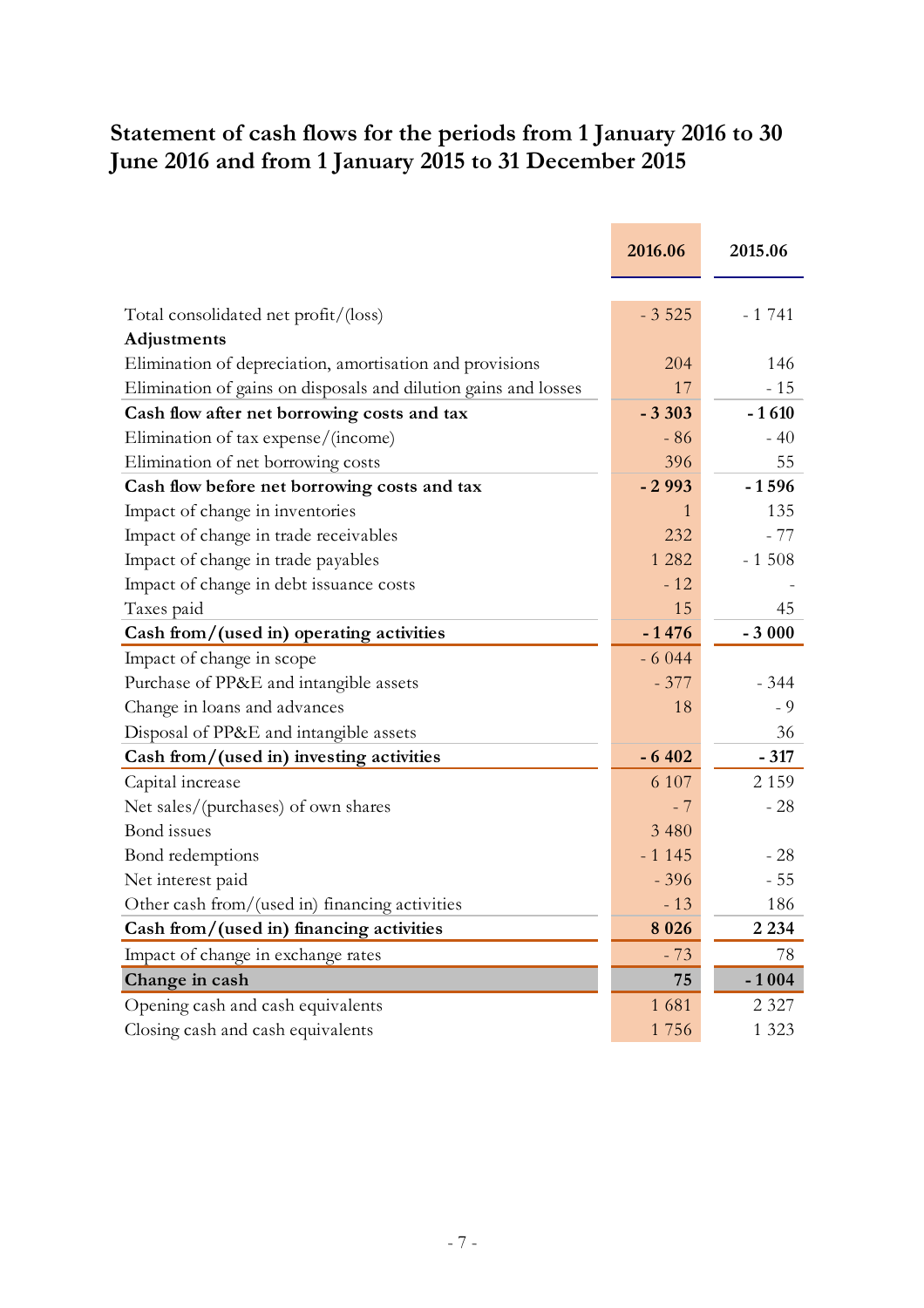## **NOTES TO THE FINANCIAL STATEMENTS**

#### **NOTE 1 : APPLICABLE ACCOUNTING STANDARDS**

Novacyt (hereinafter **"the Company"** or **"Novacyt"**), a limited company (*société anonyme*) with capital of 935.650,53 euros, specialises in cancer and infectious disease diagnostics. Its registered office is located at 13 avenue Morane Saulnier, 78140 Velizy Villacoublay. The financial statements include the accounts of the Company and its subsidiaries (hereinafter referred to collectively as **"the Group"**). They are prepared and presented in euros.

Pursuant to European regulation 1606/2002 of 19 July 2002, the Company's interim 2016 financial statements were prepared in accordance with international accounting standards as adopted by the European Union as of 30 June 2016 and mandatory as of that date, with, for comparison, the first half of 2016 prepared on the same basis. They were prepared in accordance with IAS 34 ("Interim Financial Statements").

International accounting standards include IFRS (International Financial Reporting Standards) and IAS (International Accounting Standards), as well as interpretations issued by IFRIC (International Financial Reporting Interpretations Committee) and SIC (Standard Interpretations Committee).

The Group did not early adopt any standards or interpretations in preparing these financial statements.

The texts adopted by the European Union are available on the website of the European Commission at the following address:

http://ec.europa.eu/finance/company-reporting/index\_en.htm

The financial statements were approved by the Board of Directors at its meeting of  $10$  May 2016, which authorised their publication.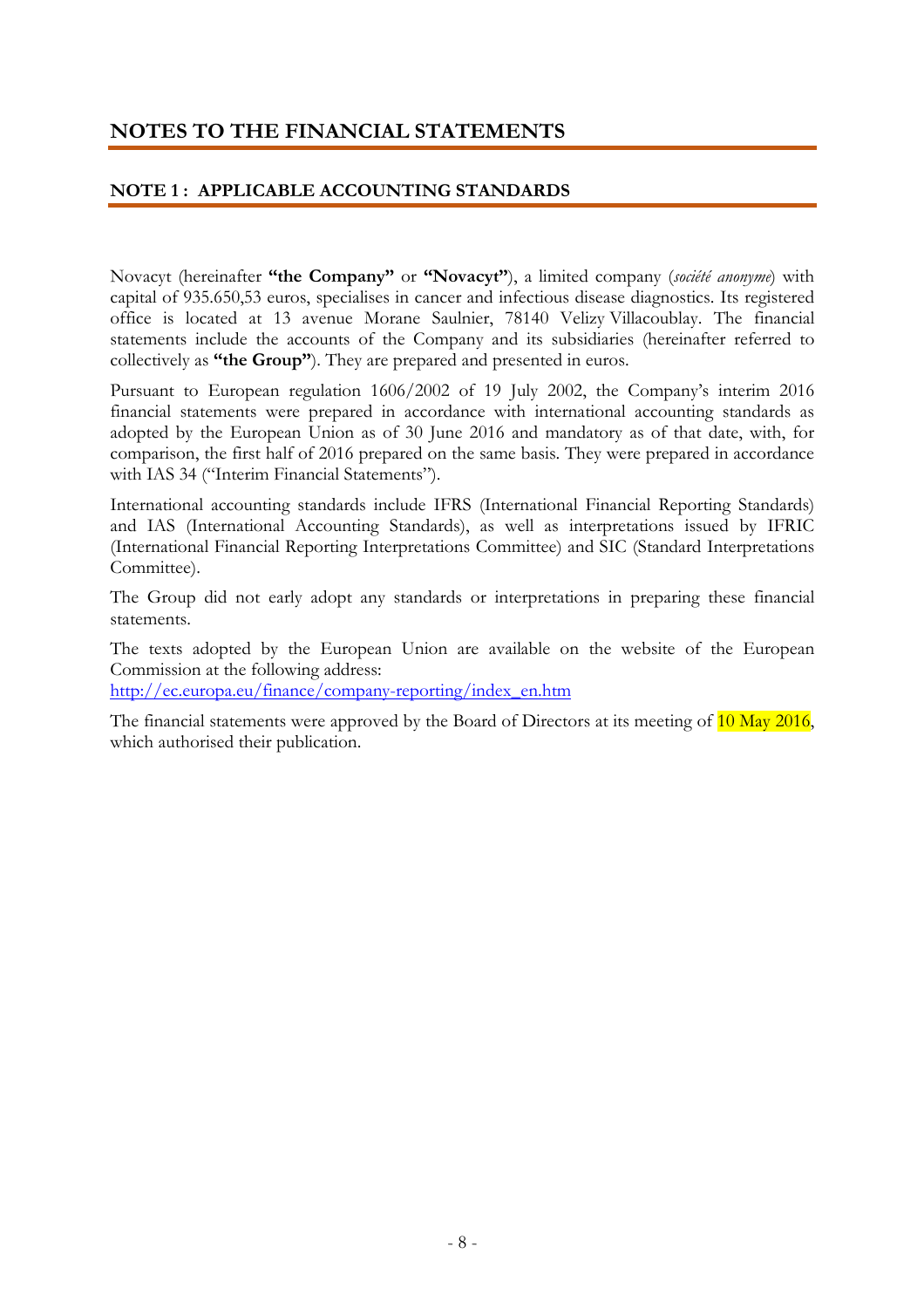#### **NOTE 2 : SUMMARY OF ACCOUNTING POLICIES APPLIED BY THE GROUP**

The consolidated financial statements for the first half of 2016 were prepared on the basis of the same accounting principles as those used for the preparation of the consolidated financial statements for the year ended 31 December 2015. Readers may refer to the relevant document for a detailed description.

#### **2.1 GOING CONCERN**

The interim 2016 financial statements were prepared in accordance with the going concern principle. The cash available to the group as at of June 2016 amounts to  $\epsilon$ 1.7 million.

Besides, an additional portion of the convertible bond financing facility implemented in 2015 was called for  $\epsilon$ 1,250 thousand during the third quarter 2016. The remaining balance available to the group is €2,750 thousand.

Thirdly, the group begins negotiations with investors for completing further capital increases by the end of the year 2016.

Failure to obtain a satisfactory outcome from these discussions would result in uncertainty on the going concern principle applied in preparing the financial statements insofar as the company may in this case not be able to repay its debts and dispose of its assets in the ordinary course of its business. The going concern principle applied for the period ended 30 June 2016 could in that case prove inappropriate.

#### **2.2 SCOPE AND METHOD OF CONSOLIDATION**

Novacyt's consolidated financial statements include all companies under exclusive control. The Company does not exercise joint control or have significant influence over other companies. Subsidiaries are consolidated from the date on which the Group obtains effective control.

Exclusively controlled companies are consolidated by the full consolidation method with recognition of non-controlling interests. Under IFRS 10, an investor controls an investee when it is exposed, or has rights, to variable returns from its involvement with the investee and has the ability to affect those returns through its power over the investee.

The determination of control takes into account potential voting rights that give access to additional voting rights when they are currently exercisable or convertible.

As of 30 June 2016, Novacyt's scope of consolidation included the following companies, all fully consolidated: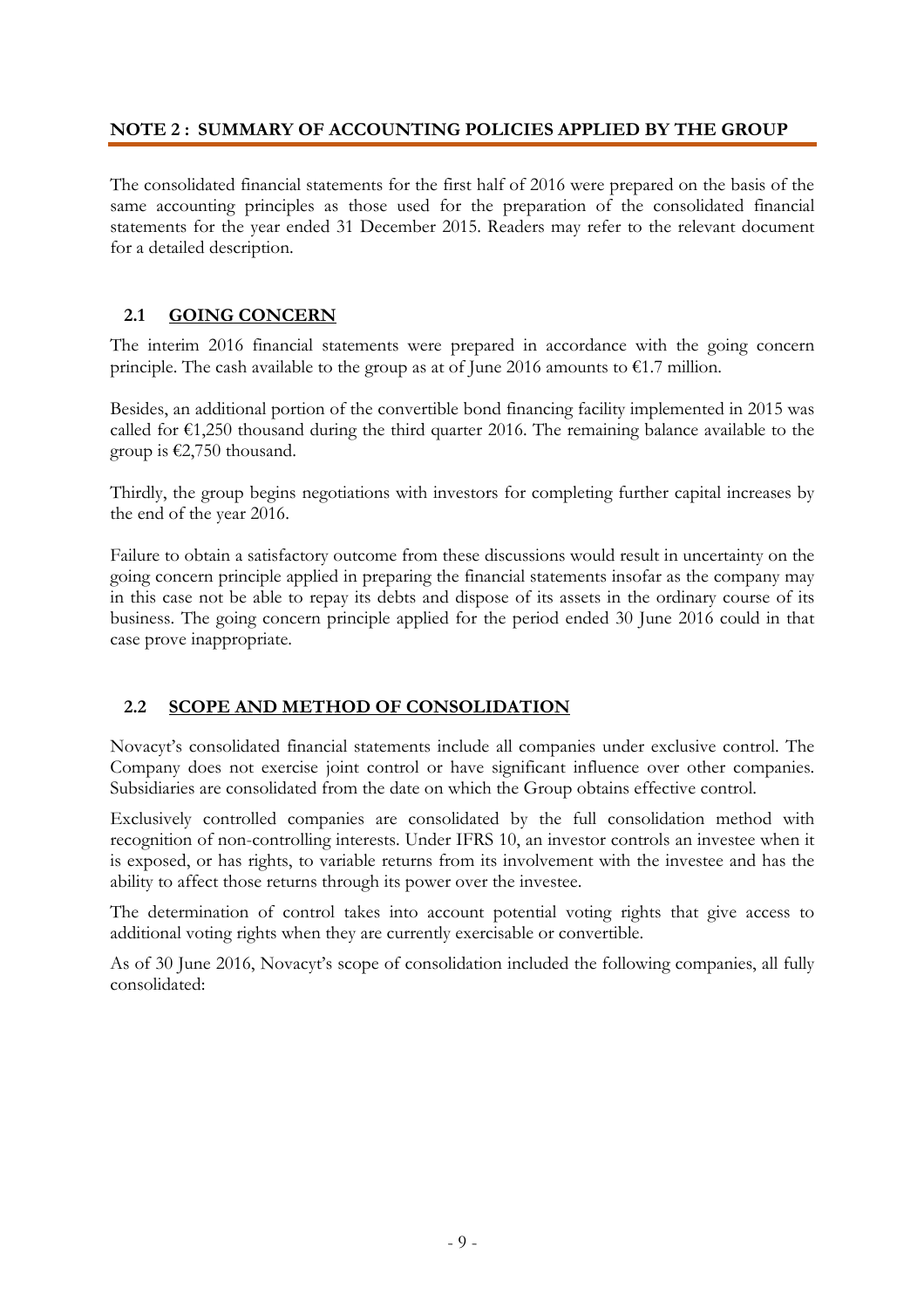| Reporting                      |            | <b>Financial Ownership</b> | Method |
|--------------------------------|------------|----------------------------|--------|
| unit                           | interest   | interest                   |        |
|                                |            |                            |        |
| <b>BIOTEC LABORATORIES Ltd</b> | $100,00\%$ | 100,00 %                   | FC     |
| LAB21 HEALTHCARE Ltd           | 100,00 %   | 100,00 %                   | FC     |
| LAB21 Ltd                      | $100,00\%$ | 100,00 %                   | FC     |
| MICROGEN BIOPRODUCTS Ltd       | $100,00\%$ | 100,00 %                   | FC     |
| NOVACYT SA                     | 100,00 %   | 100,00 %                   | FC     |
| NOVACYT ASIA                   | $100,00\%$ | 100,00 %                   | FC     |
| NOVACYT CHINA                  | $100,00\%$ | 100,00 %                   | FC     |
| PRIMER DESIGN Ltd              | $100,00\%$ | 100,00 %                   | FC     |
| SELAH TECHNOLOGIES llc         | 100,00 %   | 100,00 %                   | FC     |
|                                |            |                            |        |

The Group acquired Primer Design on 12 May 2016. It is wholly owned by Novacyt SA.

#### **2.3 SEGMENT REPORTING**

The Group has identified three operating segments, whose performances and resources are monitored separately:

#### • **Cytology**

This segment corresponds to the sale of machines (automated equipment, accessories and spare parts to distributors and partners, or directly to laboratories or hospitals) and consumables (mainly bottles and storage systems) in the field of cytology. It is Novacyt's core business.

#### • **Diagnostics**

This segment corresponds to diagnostic activities in laboratories, and the manufacturing and distribution of reagents and kits for bacterial and blood tests. This is the activity conducted by Lab21 and its subsidiaries.

#### • **Molecular testing**

This segment represents the activities of recently acquired Primer Design, which designs, manufactures and distributes test kits for certain diseases in humans, animals and food products. These kits are intended for laboratory use and rely on "polymerase chain reaction" technology.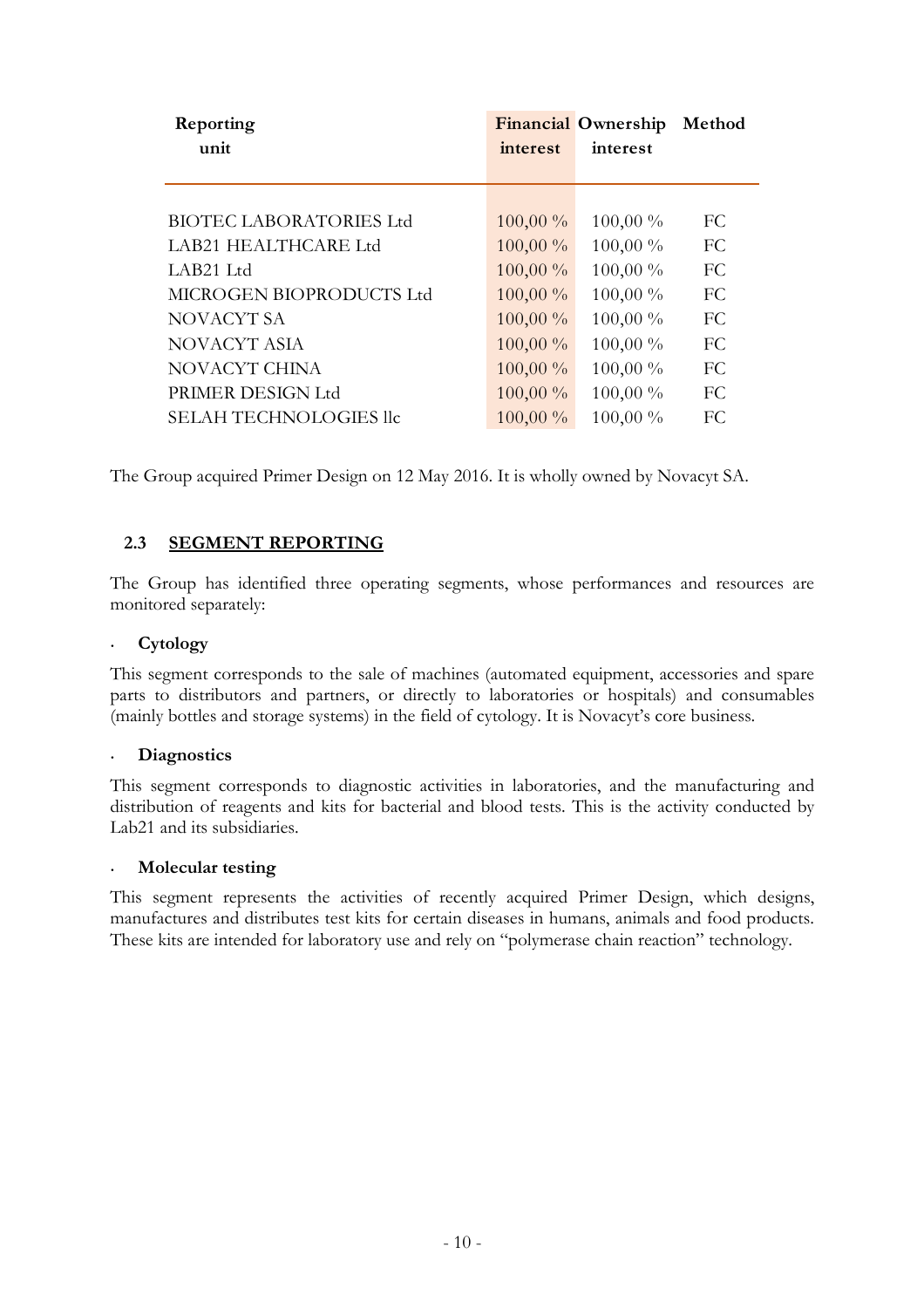#### **NOTE 3 : NOTES TO THE BALANCE SHEET AS OF 30 JUNE 2016**

#### **3.1 GOODWILL**

Goodwill is the difference recognised, upon consolidation of a company, between the acquisition cost of its shares and the corresponding share of adjusted shareholders' equity, after measurement and allocation to intangible assets or property, plant and equipment of any items relating thereto.

Primer Design is deemed to have entered the scope of consolidation on 30 April 2016. Goodwill totalling €11,383 thousand was identified, breaking down as follows:

| - Purchase price of securities:                                                             | €13,364 thousand |
|---------------------------------------------------------------------------------------------|------------------|
| Share of Primer Design's restated shareholders' equity and goodwill as of<br>30 April 2016: | €1,981 thousand  |
| - Goodwill:                                                                                 | €11,383 thousand |

Accounting standards allow a period of 12 months from the takeover for the identification and measurement of assets acquired and liabilities assumed. The gross amount of goodwill is therefore subject to adjustment in the coming months.

Goodwill is subject to impairment testing when there is an indication of loss of value.

Impairment testing of the goodwill relating to the Lab21 subgroup was performed on the basis of multiple criteria at the end of 2015.

It resulted in the identification of impairment of goodwill in the amount of  $\epsilon$ 9,786 thousand, bringing goodwill to the recoverable amount of €9,256 thousand.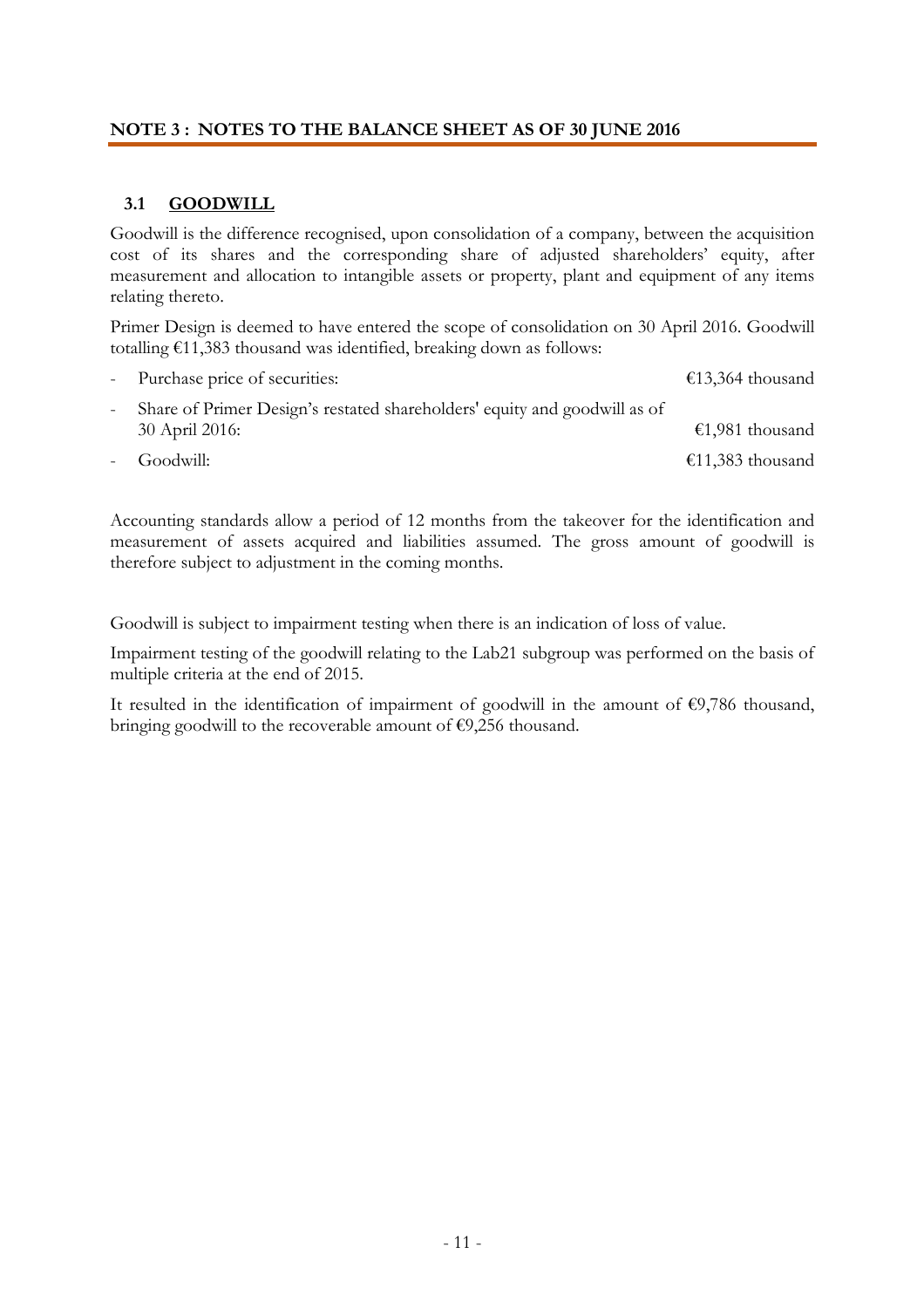#### **3.2 TRADE AND OTHER RECEIVABLES**

• Trade and other receivables

| Amounts in $\epsilon$ thousands           | As of $30$<br><b>June 2016</b> | As of $31$<br>Decembe<br>r2015 |
|-------------------------------------------|--------------------------------|--------------------------------|
| Trade and other receivables               | 2 0 6 5                        | 1 651                          |
| Impairment of trade and other receivables | $-155$                         | - 174                          |
| Invoices not yet issued                   |                                | 20                             |
| $Current account - assets - current$      |                                | 1                              |
| Employee and social security receivables  | 19                             | 6                              |
| Tax receivables (excluding income tax)    | 407                            | 286                            |
| Trade receivables                         |                                | 42                             |
| Other receivables                         | 162                            | 168                            |
| Impairment of other receivables           | $-109$                         | $-122$                         |
| Total trade and other receivables         | 2 3 9 0                        | 1878                           |

#### **3.3 CASH AND CASH EQUIVALENTS**

The net cash available to the Group includes the following items:

| Amounts in $\epsilon$ thousands           | As of $30$<br><b>June 2016</b> | As of $31$<br>December<br>2015 |  |
|-------------------------------------------|--------------------------------|--------------------------------|--|
|                                           |                                |                                |  |
| Marketable securities – cash equivalents  | 23                             | 1 1 5 0                        |  |
| Current interest on marketable securities |                                | 4                              |  |
| Available cash                            | 1 743                          | 527                            |  |
| Cash and cash equivalents                 | 1766                           | 1681                           |  |
| Bank overdrafts                           |                                |                                |  |
| Accrued interest                          |                                |                                |  |
| Other cash position items                 |                                |                                |  |
| Net cash                                  | 1766                           | 1 681                          |  |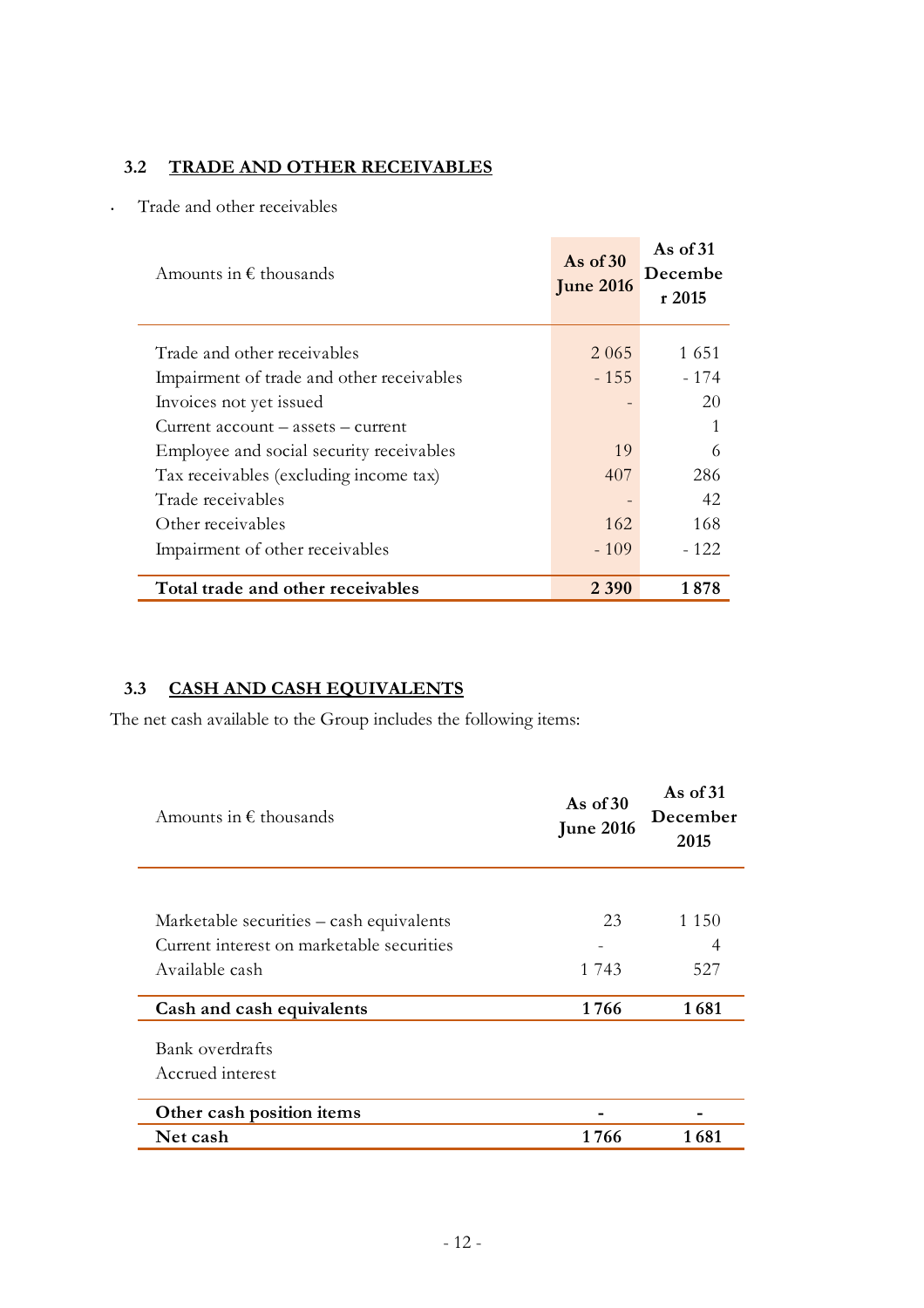#### **3.4 BORROWINGS**

The following tables show financial liabilities carried at amortised cost.

Maturities as of 30 June 2016

| Amounts in $\epsilon$ thousands      |                          | $\langle$ 1 year 2-5 years $>$ 5 years | Total   |
|--------------------------------------|--------------------------|----------------------------------------|---------|
|                                      |                          |                                        |         |
| Convertible bonds                    | 1 7 5 9                  | 3.689                                  | 5448    |
| Bank loans                           | 73                       | 186                                    | 259     |
| Financing of trade bills             | $\overline{\phantom{0}}$ | $\overline{\phantom{0}}$               |         |
| Accrued interest and bank overdrafts | 47                       |                                        | 47      |
| <b>Total borrowings</b>              | 1879                     | 3876                                   | 5 7 5 5 |

As of 30 June 2016, the Group's financing primarily comprised the bonds issued by Kreos Capital IV Ltd:

- An initial bond of  $\epsilon$ 3.5 million issued on 15 July 2015 for a period of three years, with a first payment due on 1 February 2016 at an interest rate of 12.5%.
- A second bond of  $\epsilon$ 3.0 million issued on 12 May 2016 for a period of three years, with a first payment due on 1 November 2016 at an interest rate of 12.5%.

At the end of July 2015, the Group also established flexible three-year bond financing in a maximum amount of €5 million through a private placement subscribed by the YA Global Master SPV Ltd private equity fund. The funds are released in tranches of  $\epsilon$ 250 thousand, corresponding to one issue and resulting in the subscription of 25 bonds convertible into shares with equity warrants.

The group exercised one issue on 31 July 2015, one issue on 26 February 2016 and two issues on 14 April 2016. As of 30 June 2016, all of the equity warrants issued had been converted.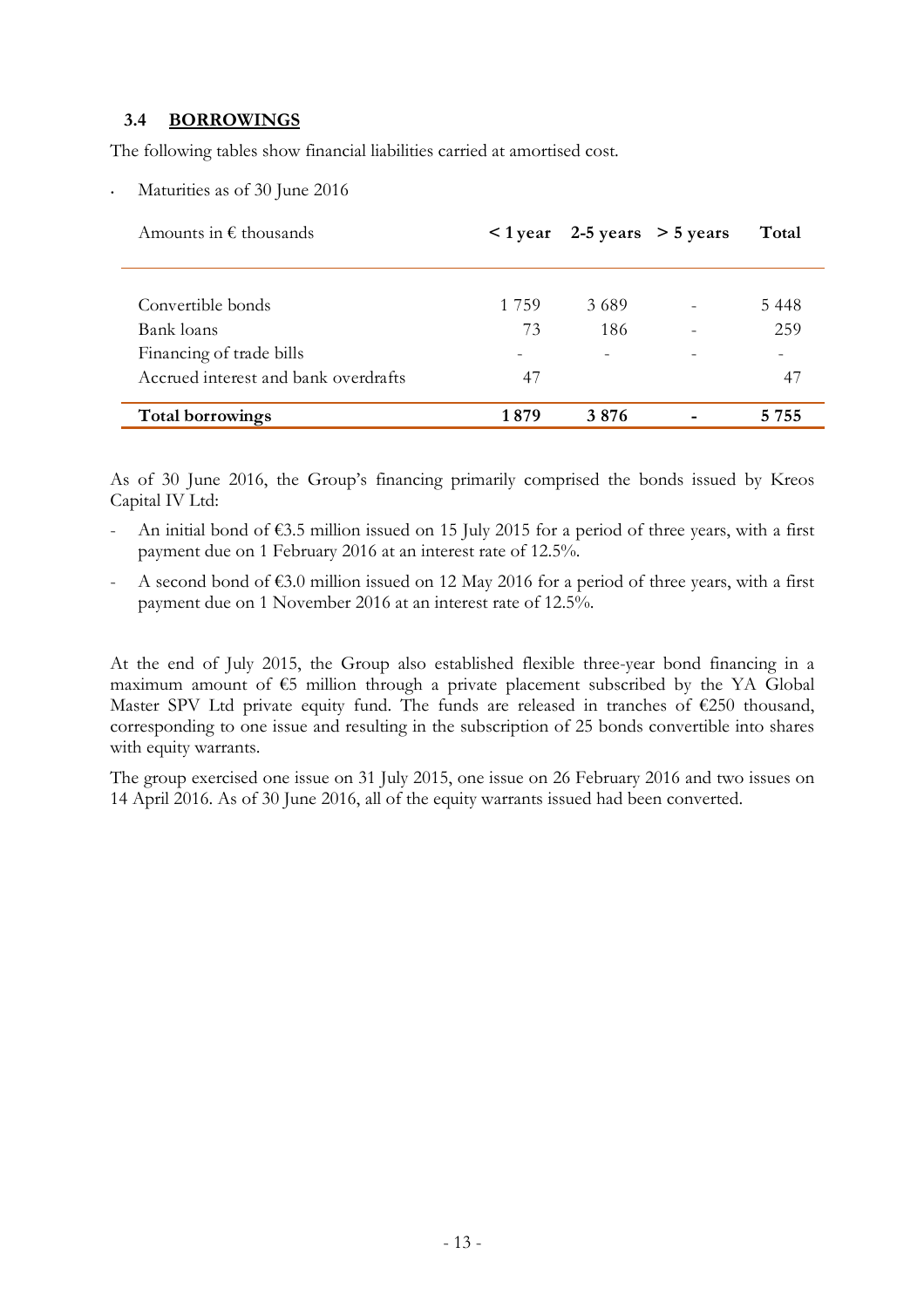## **3.5 TRADE AND OTHER PAYABLES**

| Amounts in $\epsilon$ thousands                                                         | As of $30$<br><b>June 2016</b> | As of $31$<br>December<br>2015 |
|-----------------------------------------------------------------------------------------|--------------------------------|--------------------------------|
|                                                                                         |                                |                                |
| Trade payables                                                                          | 2 1 2 4                        | 1816                           |
| Accrued invoices                                                                        | 1 3 9 8                        | 638                            |
| Social security liabilities                                                             | 452                            | 384                            |
| Tax liabilities                                                                         | 266                            | 82                             |
| Other liabilities                                                                       | $\overline{4}$                 | 49                             |
| Denvative linked to Novacyt equity warrants attributed to Primer Design<br>shareholders | 445                            |                                |
| Total trade and other payables                                                          | 4689                           | 2968                           |
|                                                                                         |                                |                                |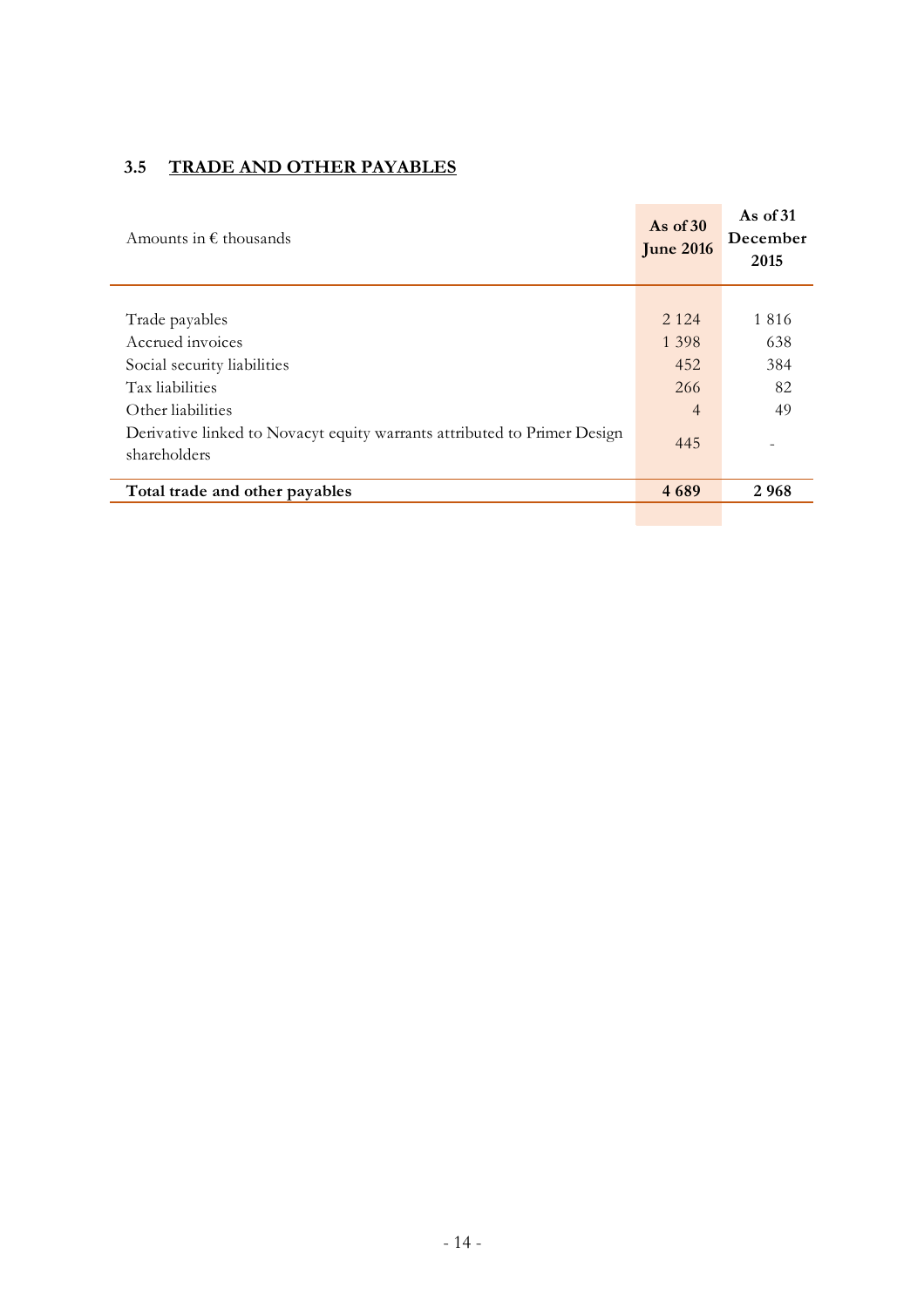### **NOTE 4 : NOTES TO THE INCOME STATEMENT**

## **4.1 NET BORROWING COSTS**

| Amounts in $\epsilon$ thousands       | As of $30$                 | As of $30$ |
|---------------------------------------|----------------------------|------------|
|                                       | <b>June 2016</b> June 2015 |            |
|                                       |                            |            |
|                                       |                            |            |
| Income from cash and cash equivalents |                            |            |
| Gross borrowing costs                 | 396                        | 56         |
| Net borrowing costs                   | 396                        | 55         |
| Other financial income and expense    | 494                        | 252        |
|                                       |                            |            |

| Amounts in $\epsilon$ thousands                         | As of $30$   | As of $30$<br><b>June 2016</b> June 2015 |
|---------------------------------------------------------|--------------|------------------------------------------|
|                                                         |              |                                          |
| Other financial expense                                 | $\mathbf{1}$ | 65                                       |
| Other financial income                                  | 30           | 14                                       |
| Exchange gains                                          | 62           |                                          |
| Exchange losses                                         | 585          | 162                                      |
| Losses on financed assets (excluding cash equivalents)  |              | 22                                       |
| Income from financial assets excluding cash equivalents |              | 32                                       |
| Change in fair value                                    |              | 56                                       |
|                                                         |              |                                          |
| Other financial income and expense                      | 494          | 252                                      |
|                                                         |              |                                          |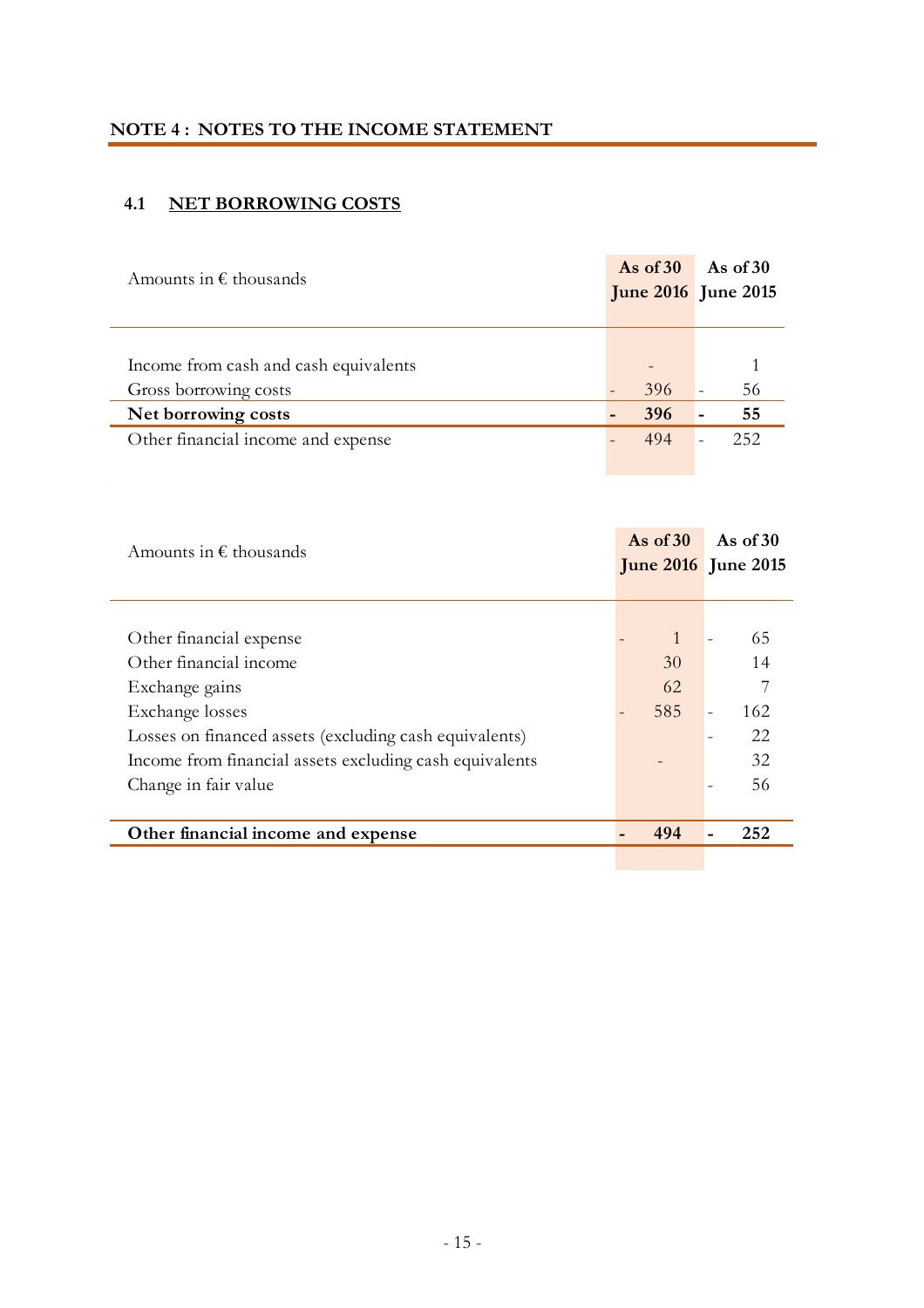## **4.2 OPERATING SEGMENTS**

### **4.2.1 Breakdown of revenue by operating segment and geographic area**

• As of 30 June 2016

| Amounts in $\epsilon$ thousands | Cytology | <b>Diagnostics</b> | Molecular<br>testing | Total   |
|---------------------------------|----------|--------------------|----------------------|---------|
| Geographical area               |          |                    |                      |         |
| Africa                          |          | 209                | 78                   | 287     |
| Europe                          | 647      | 1 6 2 4            | 508                  | 2 7 7 9 |
| Asia-Pacific                    | 101      | 778                | 132                  | 1 0 1 1 |
| America                         |          | 233                | 204                  | 437     |
| Middle East                     | 98       | 288                | 50                   | 436     |
| Revenue                         | 846      | 3 1 3 2            | 973                  | 4 9 5 0 |

### • As of 30 June 2015

| Amounts in $\epsilon$ thousands | Cytology | <b>Diagnostics</b> | Molecular<br>testing | Total   |
|---------------------------------|----------|--------------------|----------------------|---------|
| Geographical area               |          |                    |                      |         |
| Africa                          |          | 196                |                      | 196     |
| Europe                          | 518      | 2018               |                      | 2 5 3 6 |
| Asia-Pacific                    | 62       | 892                |                      | 954     |
| America                         | 41       | 991                |                      | 1 0 3 2 |
| Middle East                     |          |                    |                      |         |
| Revenue                         | 621      | 4 0 9 7            |                      | 4 7 1 8 |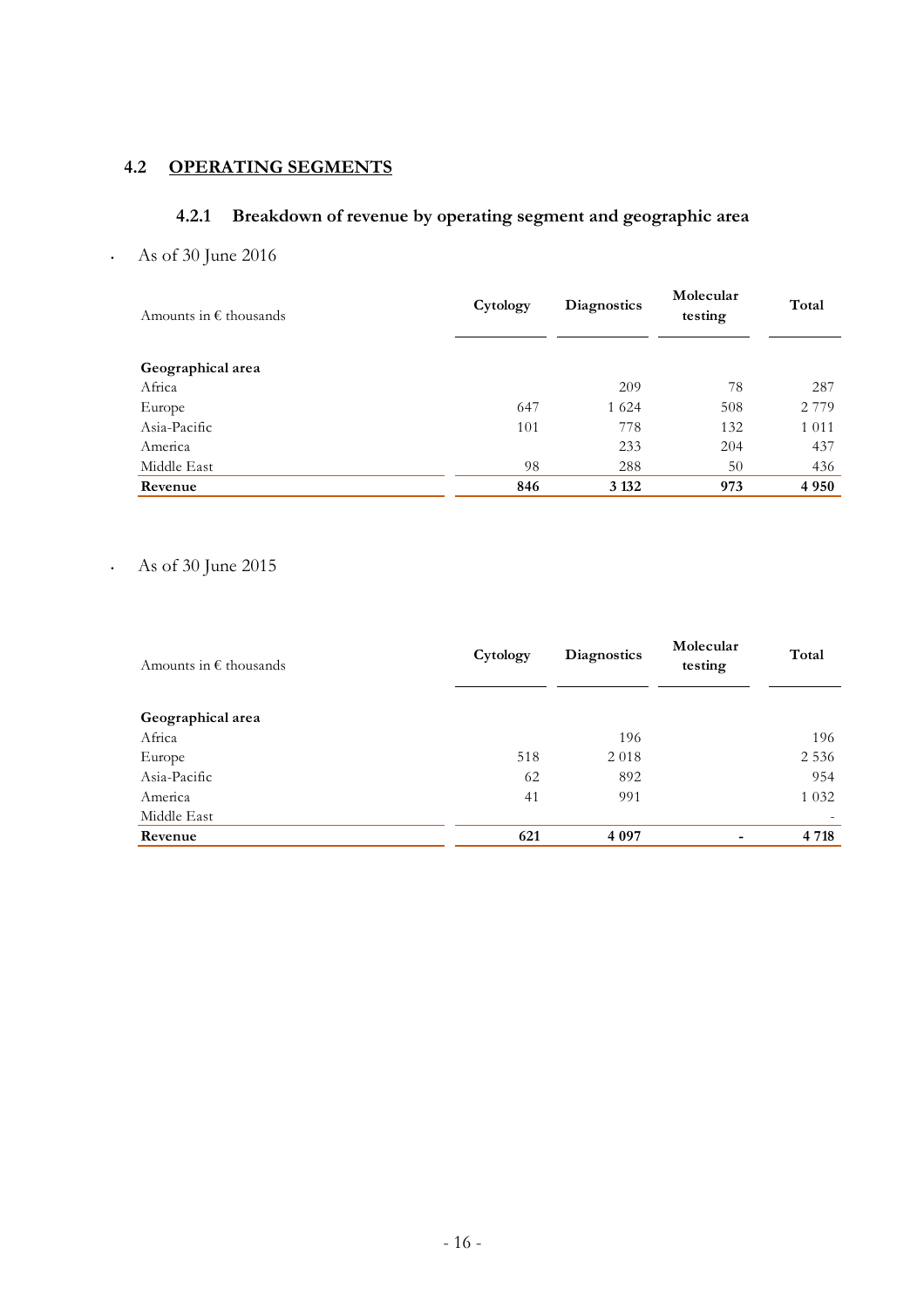## **4.2.2 Breakdown of revenue by operating segment**

• As of 30 June 2016

| Amounts in $\epsilon$ thousands           | Cytology | <b>Diagnostics</b> | Molecular<br>testing | Total   |
|-------------------------------------------|----------|--------------------|----------------------|---------|
| Revenue                                   | 846      | 3 1 3 1            | 973                  | 4 9 5 0 |
| Cost of revenue                           | $-397$   | $-1773$            | $-175$               | $-2345$ |
| Recurring expenses:                       |          |                    |                      |         |
| Sales and marketing expenditure           | $-634$   | $-724$             | $-125$               | $-1483$ |
| Research and development                  | $-293$   | $-92$              | $-44$                | $-429$  |
| General and administrative                | $-1330$  | $-1059$            | $-207$               | $-2596$ |
|                                           |          |                    |                      |         |
| Subsidies                                 | 88       |                    |                      | 88      |
| Recurring operating profit/(loss)         | $-1720$  | $-517$             | 424                  | $-1814$ |
| Other operating income and expenses       | $-569$   | $-221$             | $-28$                | $-818$  |
| Operating profit/(loss)                   | $-2.289$ | $-738$             | 395                  | $-2632$ |
| Income from cash and cash equivalents     |          |                    |                      |         |
| Gross borrowing costs                     | $-396$   |                    |                      | $-396$  |
| Net borrowing costs                       | $-396$   |                    |                      | $-396$  |
| Other financial income and expense        | $-95$    | $-430$             | 31                   | $-494$  |
| Profit before tax                         | $-2780$  | $-1168$            | 426                  | $-3522$ |
| Income tax                                | $-2$     |                    |                      | $-2$    |
| Profit/(loss) after tax                   | $-2782$  | $-1168$            | 426                  | $-3524$ |
| Total net profit/(loss)                   | $-2782$  | $-1168$            | 426                  | $-3524$ |
| Attributable to owners of the company     | $-2782$  | $-1168$            | 426                  | $-3524$ |
| Attributable to non-controlling interests |          |                    |                      |         |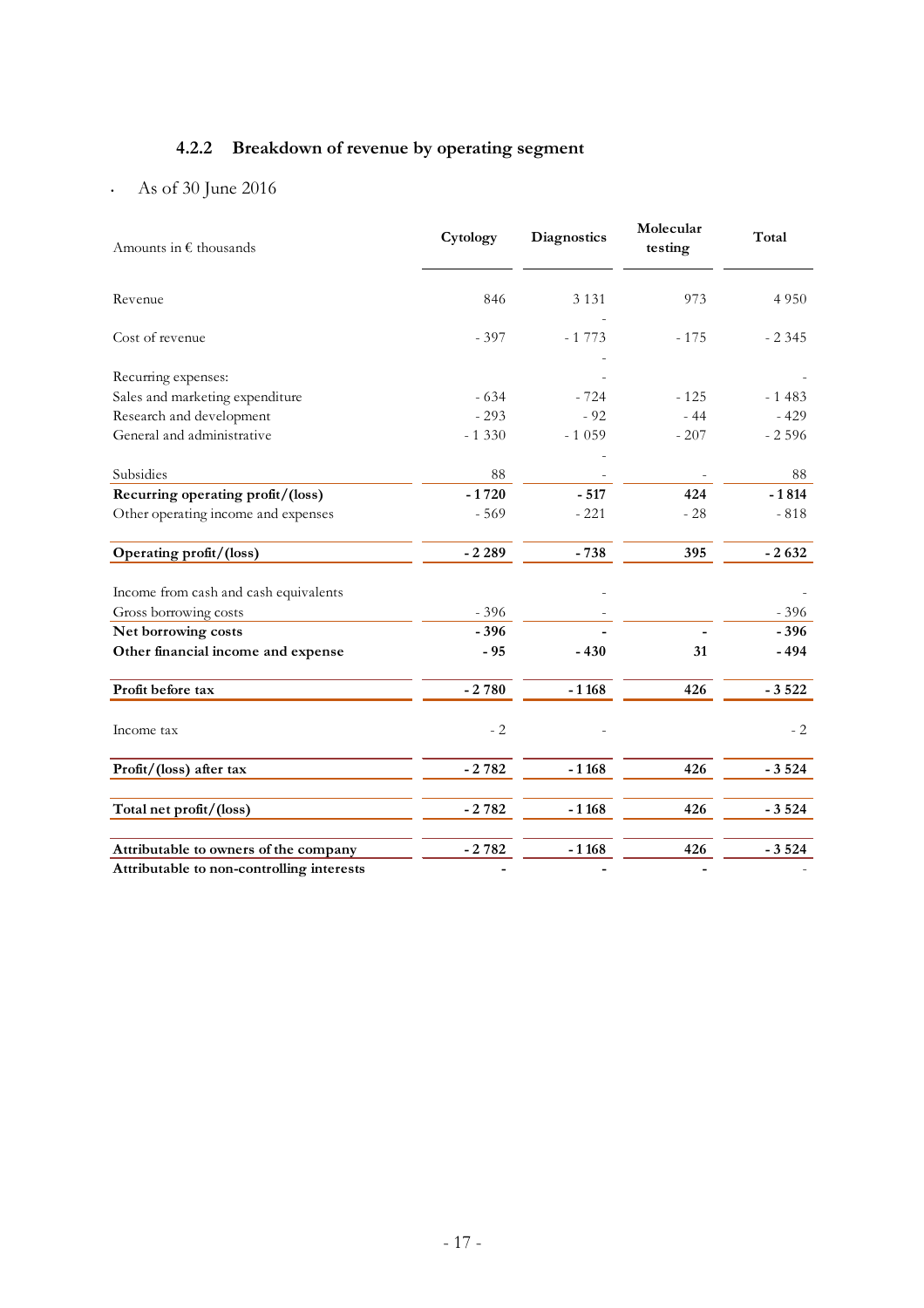## • As of 30 June 2015

| Amounts in $\epsilon$ thousands           | Cytology | <b>Diagnostics</b> | Molecular<br>testing | Total    |
|-------------------------------------------|----------|--------------------|----------------------|----------|
| Revenue                                   | 621      | 4 0 9 7            |                      | 4718     |
| Cost of revenue                           | $-316$   | $-2045$            |                      | $-2.361$ |
| Recurring expenses:                       |          |                    |                      |          |
| Sales and marketing expenditure           | $-497$   | $-777$             |                      | $-1274$  |
| Research and development                  | $-284$   | $-71$              |                      | $-355$   |
| General and administrative                | $-632$   | $-1587$            |                      | $-2219$  |
| Subsidies                                 | 40       |                    |                      | 40       |
| Recurring operating profit/(loss)         | $-1068$  | $-383$             |                      | $-1451$  |
| Other operating income and expenses       | 16       | 1                  |                      | 17       |
| Operating profit/(loss)                   | $-1052$  | $-382$             |                      | $-1434$  |
| Income from cash and cash equivalents     |          | $\mathbf{1}$       |                      | 1        |
| Gross borrowing costs                     | $-3$     | $-53$              |                      | - 56     |
| Net borrowing costs                       | $-3$     | $-52$              |                      | $-55$    |
| Other financial income and expense        | 14       | $-266$             |                      | $-252$   |
| Profit before tax                         | $-1041$  | $-700$             |                      | $-1741$  |
| Income tax                                |          |                    |                      |          |
| Profit/(loss) after tax                   | $-1041$  | $-700$             |                      | $-1741$  |
| Total net profit/(loss)                   | $-1041$  | $-700$             |                      | $-1741$  |
| Attributable to owners of the company     | $-1041$  | $-700$             |                      | $-1741$  |
| Attributable to non-controlling interests |          |                    |                      |          |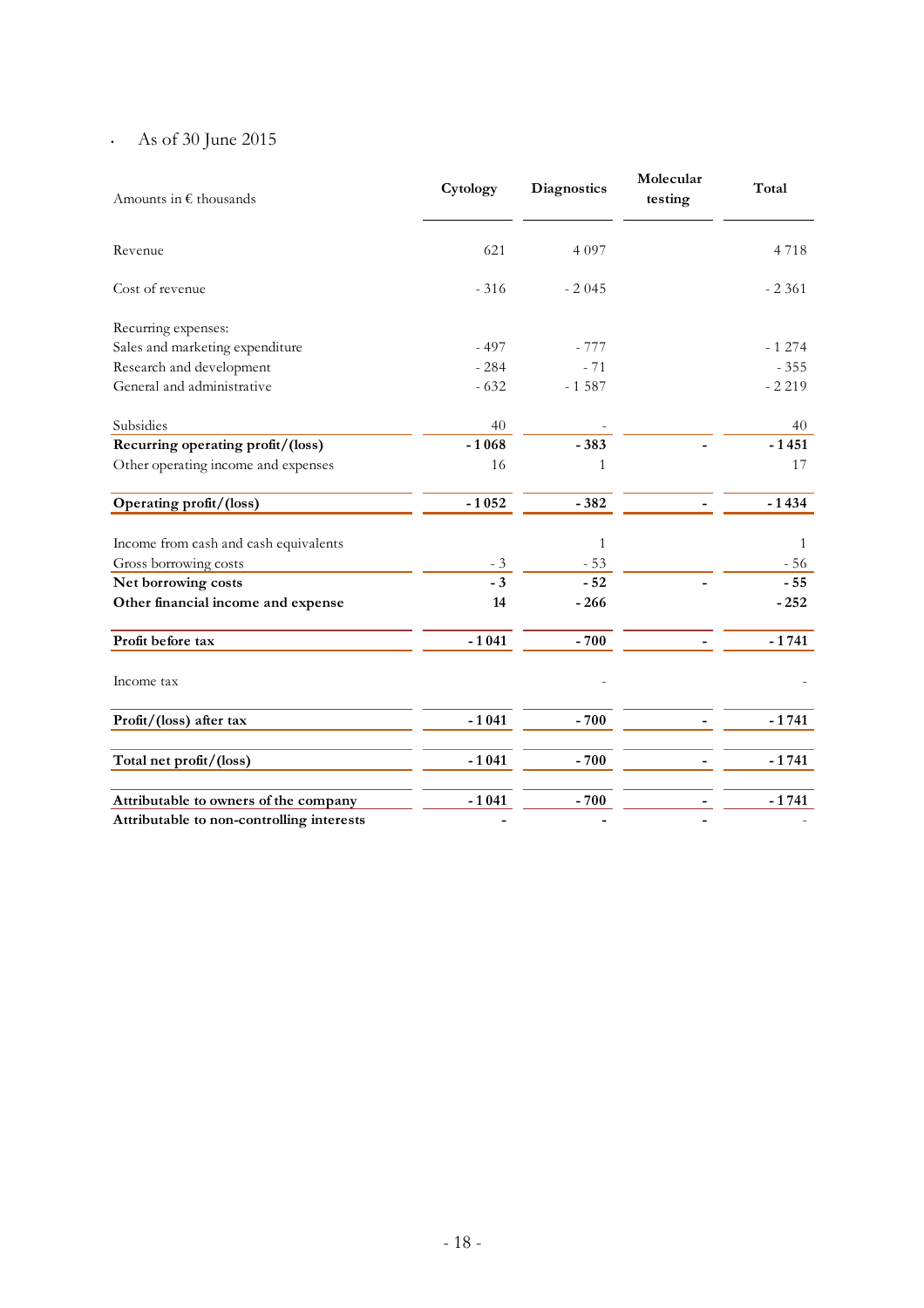### **4.3 INFORMATION PROFORMA**

The table below presents the result of the group for the six months of 2016 as if the acquisition of Primer Design had been completed on 1st January 2016.

| Amounts in $\epsilon$ thousands       | 2016.06 |
|---------------------------------------|---------|
| Revenue                               | 6795    |
| Cost of revenue                       | $-2642$ |
| Gross profit                          | 4 1 5 4 |
| Sales and marketing expenditure       | $-1762$ |
| Research and development              | $-527$  |
| General and administrative            | $-3208$ |
| Subsidies                             | 88      |
| Recurring operating profit/(loss)     | $-1256$ |
| Other operating income and expenses   | $-854$  |
| Operating profit/(loss)               | $-2109$ |
| Income from cash and cash equivalents |         |
| Gross borrowing costs                 | $-396$  |
| Net borrowing costs                   | $-396$  |
| Other financial income and expense    | $-449$  |
| Profit before tax                     | $-2954$ |
| Income tax                            | $-105$  |
| Profit/(loss) after tax               | $-3059$ |
| Total net profit/(loss)               | $-3059$ |
|                                       |         |
| Attributable to owners of the company | $-3059$ |

**Attributable to non-controlling interests**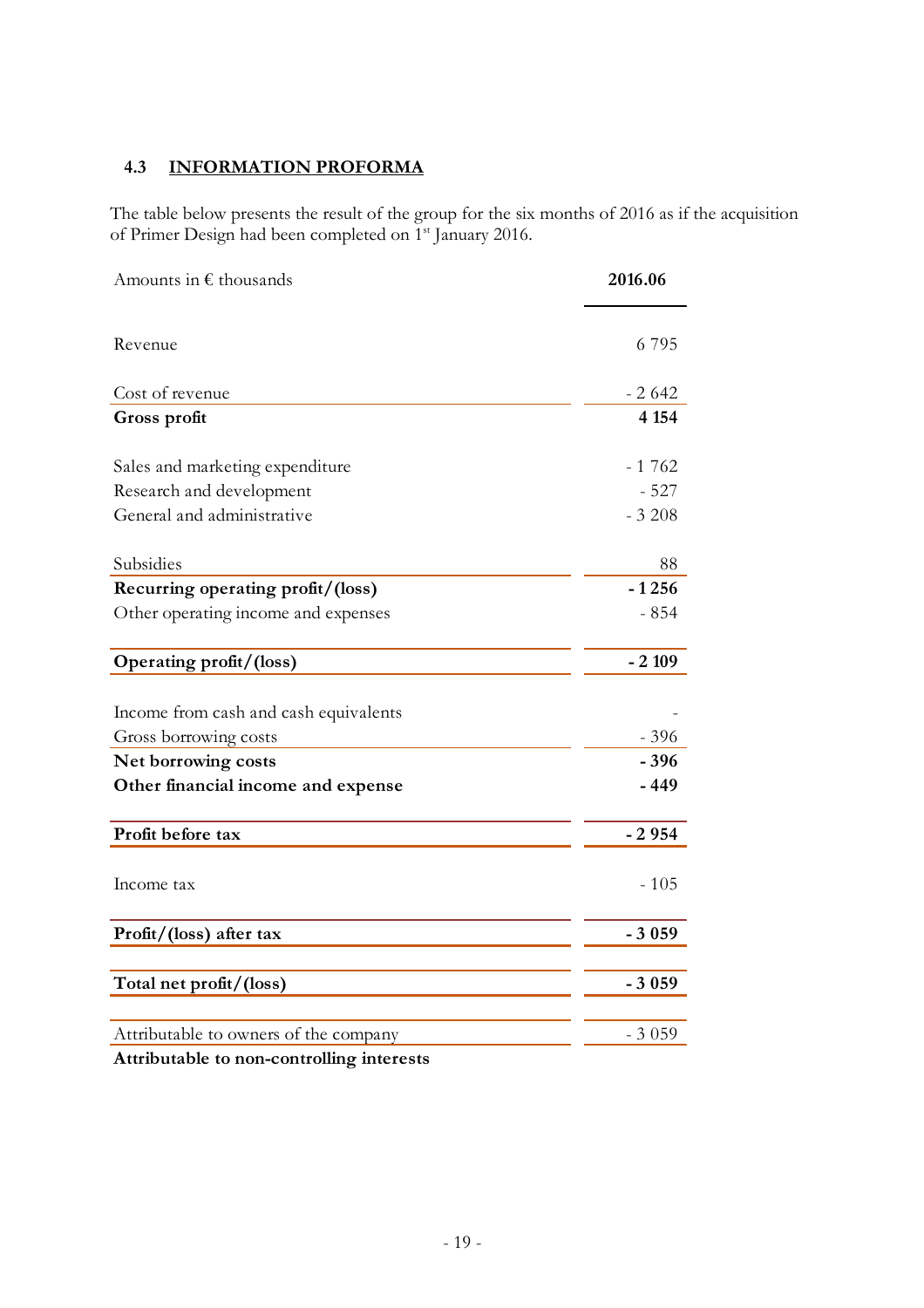#### **NOTE 5 : LIABILITIES, RELATED PARTIES AND SUBSEQUENT EVENTS**

#### **5.1 COMMITMENTS GIVEN AND RECEIVED**

The guarantees given by the Group are as follows:

Under the €3.5 million bond contract signed by Kreos Capital IV Ltd in 2015, and as a guarantee of perfect repayment of this loan, the Group has agreed to the following guarantees in favour of Kreos Capital IV Ltd:

- Pledge of the Novacyt business;
- Senior pledge on receivables;
- Non-possessory pledge of inventories;
- Senior and non-recourse pledge of bank accounts.

Under the  $\epsilon$ 3.0 million bond contract signed by Kreos Capital IV Ltd in 2016, and as a guarantee of perfect repayment of this loan, the Group has agreed to the following guarantees in favour of Kreos Capital IV Ltd:

- Pledge of the Novacyt business;
- Senior pledge on Novacyt receivables;
- Non-possessory pledge of inventories;
- Senior and non-recourse pledge of Novacyt bank accounts.
- English law sureties (debentures) on the UK subsidiaries.

#### **5.2 SUBSEQUENT EVENTS**

No significant events have occurred since 1 July 2016.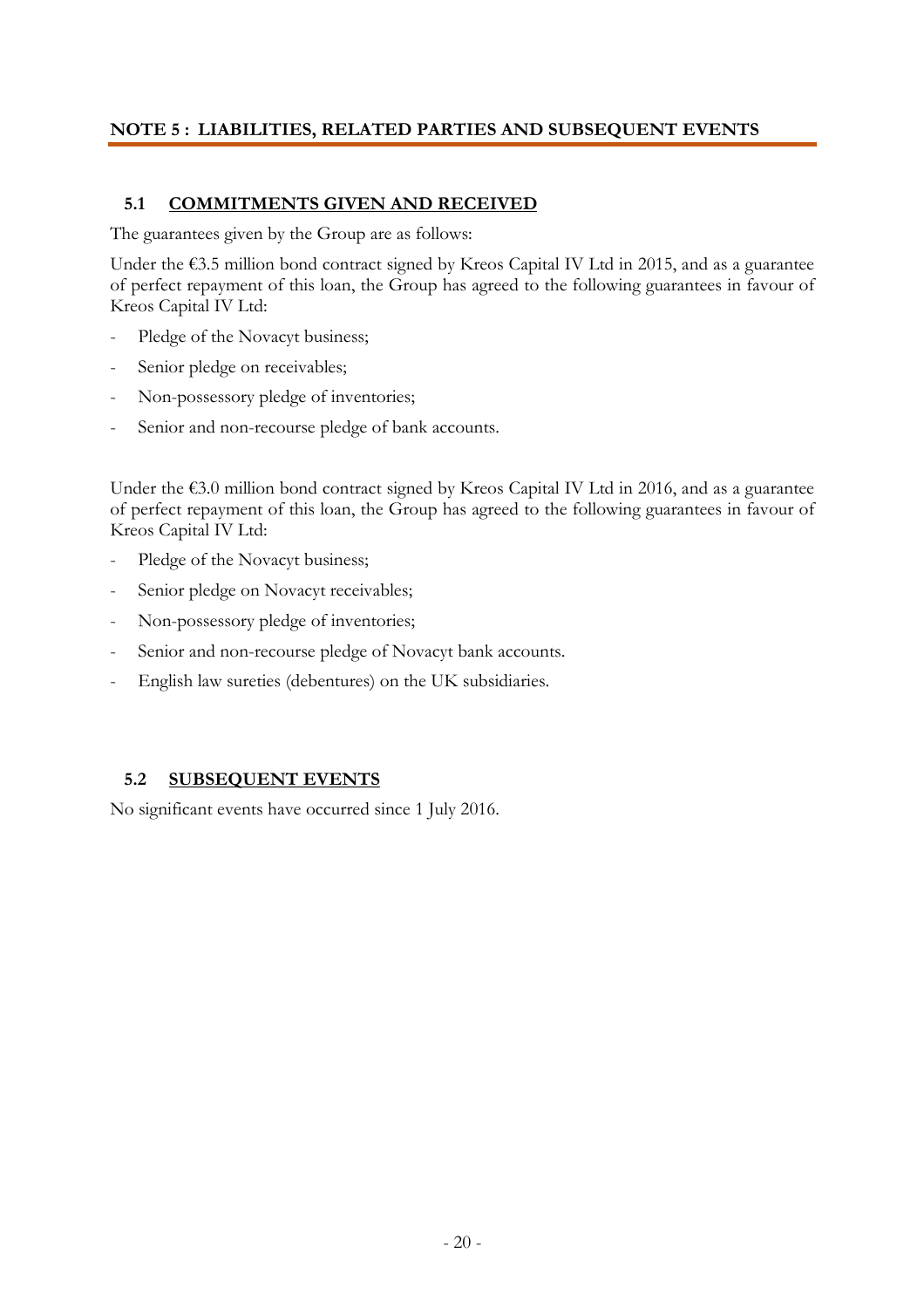#### **NOTE 6 : ADDITIONAL INFORMATION**

#### **6.1 CHANGES IN SHARE CAPITAL**

As of 30 June 2016, Novacyt's capital consisted of 14,034,758 shares with a par value of 1/15th of a euro each, i.e. share capital of €935,650.53.

The most recent transactions on share capital can be summarised as follows:

- The General Meeting of 13 June 2014 approved the contribution to Novacyt of 100% of the shares of British company Lab21 Ltd paid for exclusively by Novacyt securities. The Lab21 Ltd shares were contributed at a value of  $£18,846,745.90$ . The contribution resulted in a capital increase of  $\text{\textsterling}168,203.93$  and a contribution premium of  $\text{\textsterling}18,678,550.97$ .
- The General Meeting of 13 June 2014 approved the terms of the Company's capital increase from  $\epsilon$ 365,660.65 to  $\epsilon$ 368,447.85 through the issue of 41,808 shares at a price of  $\epsilon$ 7.4 per share, or an issue premium of €306,592.
- On 4 December 2014, the Company completed a capital increase from  $\epsilon$ 368,447.85 to €409,464.80 through the issue of 615,254 shares at a price of €4.15 per share, or an issue premium of €2,530,358. The amount of the capital increase (before deduction of related expenses) was  $\epsilon$ 2,571,375.
- On 5 December 2014, the Company completed a capital increase by incorporation of receivables in a total amount of €515,004 (before deduction of related expenses). Share capital was increased from  $\epsilon$ 409,464.80 to  $\epsilon$ 418,040 through the issue of 128,751 shares at a price of €4 per share, or an issue premium of €506,420.80.
- On 10 April 2015, the Company completed a capital increase from  $\epsilon$ 418,040 to  $\epsilon$ 445,381.53 through the issue of 410,000 shares at a price of  $\epsilon$ 5 per share, or an issue premium of €2,022,666.67.
- On 13 April 2015, the Company completed a capital increase from  $\epsilon$ 445,381.53 to €447,514.86 through the issue of 32,000 shares at a price of €5 per share, or an issue premium of €157,866.67.
- On 20 July 2015, the Company completed a capital increase from  $\epsilon$ 447,514.86 to  $\epsilon$ 474,148.20 through the issue of 399,500 shares at a price of  $\epsilon$ 5 per share, or an issue premium of €1,970,866.67.
- On 26 August 2015, the Company completed a capital increase from  $\epsilon$ 474,148.20 to €474,983.33 through the issue of 12,527 shares at a price of €4 per share, or an issue premium of €49,272.45.
- On 6 October 2015, the Company completed a capital increase from  $\epsilon$ 474,983.33 to  $\epsilon$ 478,128 through the issue of 47,170 shares at a price of  $\epsilon$ 3.19 per share, or an issue premium of €147,453.42.
- On 1 December 2015, the Company completed a capital increase from  $\epsilon$ 478,128 to €479,280.87 through the issue of 17,293 shares at a price of €2.91 per share, or an issue premium of €49,188.80.
- On 22 February 2016, the company decided to increase its capital through the issue of 2,365,815 shares subject to one or more capital increases in a total amount of at least 7,000,000 euros or the receipt of an equivalent amount. This transaction subject to a condition precedent is consideration for the contribution of 59,893 shares of Primer Design Limited by its shareholders.